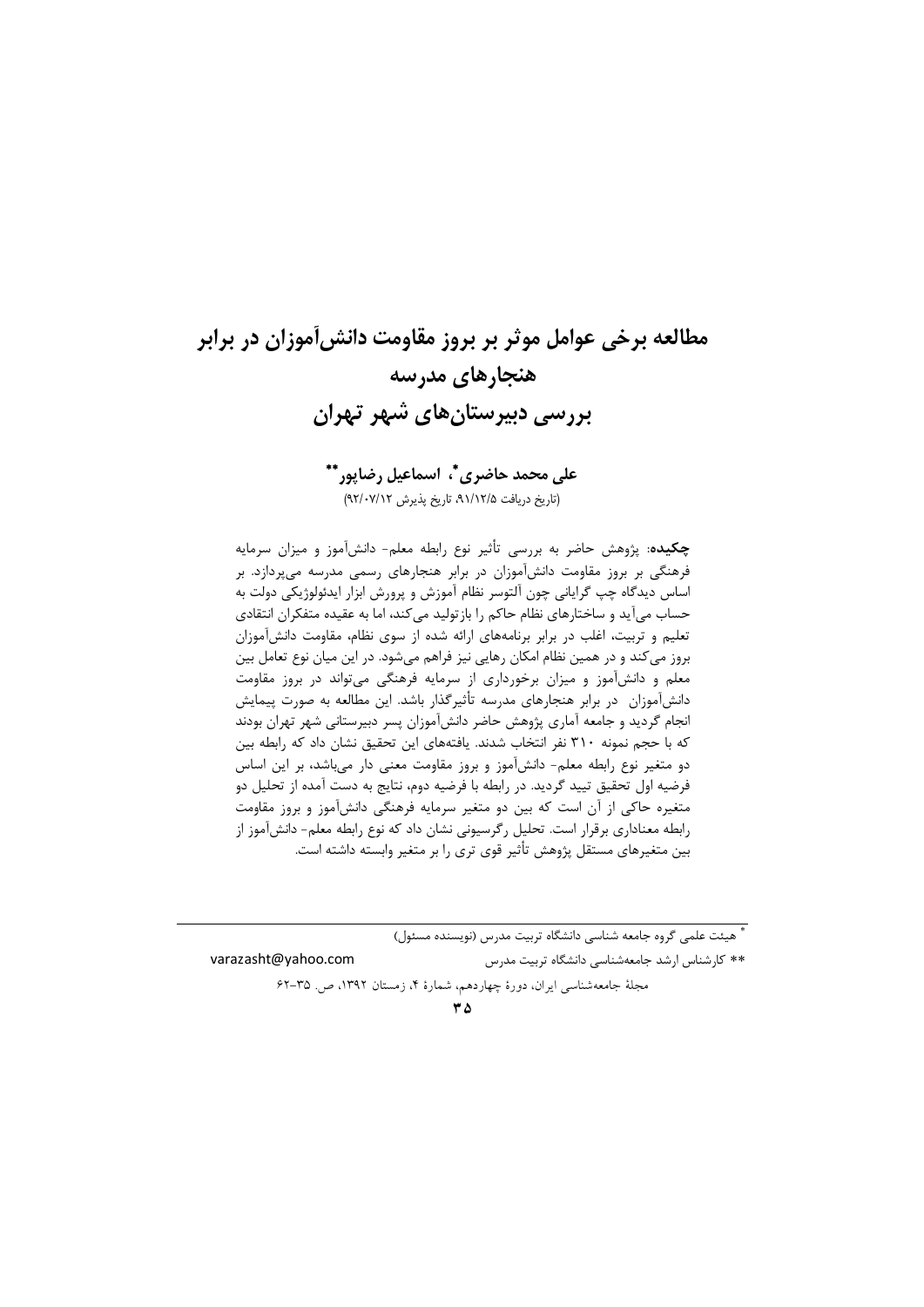مجله جامعهشناسی ایران، دوره چهاردهم، شمارهٔ ۴

<mark>مفاهیم کلیدی:</mark> هنجارهای مدرسه، بازتولید، مقاومت، تعلیم و تربیت انتقادی، سرمایه فر هنگي.

## طرح مسئله

نظام آموزش و پرورش در جوامع مختلف مسئولیت انتقال هنجارها و نگرشهای خاص به فراگیران خود را دارد. دانشآموزان در طی یک دورهٔ نسبتاً طولانی مدتی که در مدرسه حضور دارند در معرض انواع برنامههای آشکار <sup>۱</sup> و پنهان<sup>۲</sup> نظام آموزشی قرار دارند، در نگاه نخست آنچه به ذهن متبادر می شود و از دستگاه آموزش و پرورش نیز انتظار می رود این است که این دستگاه یکی از کارگزاران جامعهپذیری در دوران کنونی به شمار میآید یا به قول آلتوسر (۱۹۷۹) این دستگاه ابزاری برای آموزش و پرورش نیروهای لازم برای بخشهای مختلف کار در جامعه تلقی میشود. اما آلتوسر نقش دیگری را نیز برای آموزش و پرورش قائل میشود و آن نقش بازتولید کنندگی<sup>۳</sup> است، بنابراین مدرسه اساساً یک عامل بی طرف و خنثی نیست، بلکه ابزار ایدئولوژیکی دولت ٔ به حساب میآید. از نظر آلتوسر آن چه شاهرگ سازوبرگ@ای ایدئولوژیکی دولت به شمار میآید «سازوبرگ نظام آموزشی» است (آلتوسر،۱۳۸۷: ۴۶). در تحلیلی دیگر او حوزهٔ آموزش (مدرسه و دانشگاه) را در مقام کارگزار ایدئولوژیک دولت می داند که «فرمانبری<sup>4</sup>» را در جامعه بازتولید می *ک*ند (همان). به عقیده وی ایدئولوژی طبقه حاکم تنها به این علت که قدرت سیاسی در دست این طبقه است، به ایدئولوژی حاکم تبدیل نمی شود، بلکه فرایندهای جامعهپذیری در درون دستگاههای ایدئولوژیکی در این زمینه مهمترین عامل است، طبقه حاکم طبقهای است که دستگاههای ایدئولوژیک دولتی را در دست دارد (بشیریه،۱۳۷۳). بنابراین مشخص است که نظریه پردازان چپ جایگاه ویژهای را برا ی نظام آموزش و پرورش در جامعهپذیر نمودن فراگیران قائل میشوند، اما به نظر می رسد ایرادی اساسی در دیدگاه آلتوسر در رابطه با طبقه حاکم - آموزش و پرورش و پرورش نیروهای ایدئولوژیک توسط دستگاه مذکور- به چشم میخورد و این همان نقطهای است که نظریه پردازان انتقادی جدید کار خود را شروع نمودهاند. اگر آنگونه که آلتوسر باور داشت ساختار آموزشی قادر به بازتولید فرمانبری باشد، پس شورشها و مقاومتهایی را که در جامعه جلوهگر میشوند چگونه قابل تبیین است؟ ساده تر این که اگر دولت، دستگاه آموزش و پرورش را در اختیار دارد و این دستگاه به مثابه ابزار ایدئولوژیک در خدمتش می باشد و اگر کنترل دولت بر این دستگاه همراه با موفقیت بوده است، دیگر چه نیازی به

2. hidden curriculum

3. reproduction

4. ideological state apparatus

5 obedience

 $\forall$ 

<sup>1.</sup> explicit curriculum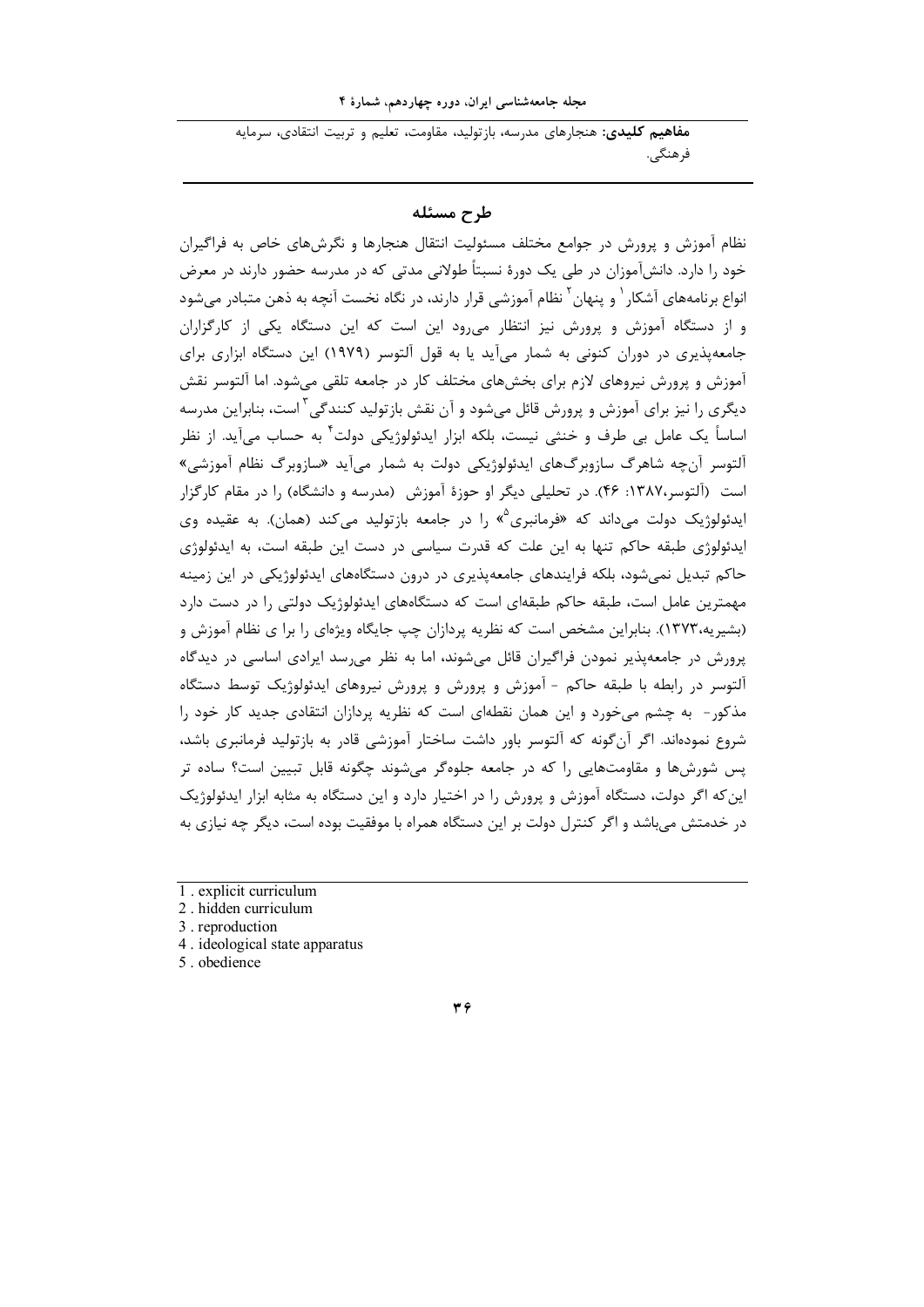استفاده دولت از ابزارهای مختلف سرکوب از جمله نیروی پلیس و… است؟ متفکرین انتقادی تعلیم و تربیت از هم کیشان چپ گرای خود یا را کمی فراتر نهاده و نگاهی متفاوت تر به نقش آموزش و پرورش دارند. به عقیده آنان گرچه نظام آموزش و پرورش در راستای بازتولید ساختارهای فرهنگی و اجتماعی، افراد را جامعهپذیر کرده و به تقسیم و تخصیص این نیروها در جهت اهداف خود قدم برمیدارد و به عبارتی در نهادینه شدن واقعیت در ذهن دانشآموزان نقش واسطه را ایفا می کند و اذهان ٫ا با سوگیریهای خاصی دستکاری می کند، اما در همین نظام امکان ٫هایی از این وضعیت نیز فراهم می شود. هانری ژیرو` (۱۹۸۳) با الهام از اندیشههای آنتونیوگرامشی، هربرت مارکوزه و خصوصاً پائولو فریره مفهوم «مقاومت<sup>"</sup>» را مطرح مینماید و اعتقاد دارد همیشه اینگونه نیست که باید انتظار داشته باشیم نظام آموزش و پرورش در هر جامعهای ساختارهایش را بهطور کامل بازتولید کند، بلکه همواره در برابر آنچه که وی برنامههای آشکار و پنهان نظام آموزشی میخواند، مقاومت دانشآموزان شکل میگیرد. این رویکرد، برخلاف رویکرد بازتولید توجه ویژهای به عاملیت انسانی دارد و تا حد زیادی به اراده فرد در قبال ارزشهای ارائه شده از سوی نظام رسمی، باور دارد، و همین توجه ویژه به اراده كنشگر - عنصري كه آلتوسر از آن غفلت نموده بود- بارزترين وجه تمايز نظريه مقاومت ّ را نسبت به نظریات قبلی جامعهشناسی آموزش و پرورش آشکار می کند.

اما تعلیم و تربیت<sup>۴</sup> در وضعیت فعلی ایران به اعتقاد برخی، شکل خاصی دارد، زیرا از یک طرف نظام سیاسی همواره سعی نموده که ارزشهایی متناسب با ایدئولوژی ملهم از انقلاب اسلامی ۱۳۵۷ را به اتباعش ارائه کند و در طرف مقابل، همزمان ارزشهای مربوط به نوگرایی و مدرنیزاسیون از زمان انقلاب مشروطه تا به امروز در حال سرازیر شدن به جامعه ایران هستند (مهران،۱۹۸۸: ۶). بنابراین از همان آغاز مشروطه جامعه ما با ارزشهای متفاوت و متضادی روبرو بوده که چالشهایی را نیز در پی داشته است. تلاشهای زیادی از سوی نظام رسمی صورت گرفته است تا رفتارها و نگرشهای دانشآموزان را همسو با ایدئولوژی رسمی ساخته اصطلاحاً جامعهپذیر کند، میزان موفقیت این تلاشها را می توان تاحدی از طریق پژوهشهای انجام شده درک نمود. نتایج تحقیقات انجام شده در ایران در باب تلاش آموزش و پرورش در جامعهپذیر نمودن دانشآموزان (رضایی ۱۳۸۴، شریفی ۱۳۸۷، گلوردی، ۱۳۸۳). نشان دهنده این است که علیرغم تلاشهای نظام آموزش و پروش همواره مقاومتهایی از سوی دانشآموزان در مقابل هنجارهای مدرسه وجود داشته است این مقاومتها را می توان در قالب انواع نا همنوایی ها با هنجارهای مدرسه ردیابی نمود که به نوعی یکی از کار کردهای

<sup>1.</sup> H.A. Giroux

<sup>2.</sup> resistance

<sup>3.</sup> resistance theory

۴ .در این پژوهش واژه تعلیم و تربیت مترادف با آموزش و پرورش به کار گرفته شده است و مراد از آن تعلیم و تربیت رسمی یا همان آموزش و پرورش رسمی در مدارس دولتی و غیر انتفاعی ایران می باشد.

 $\forall$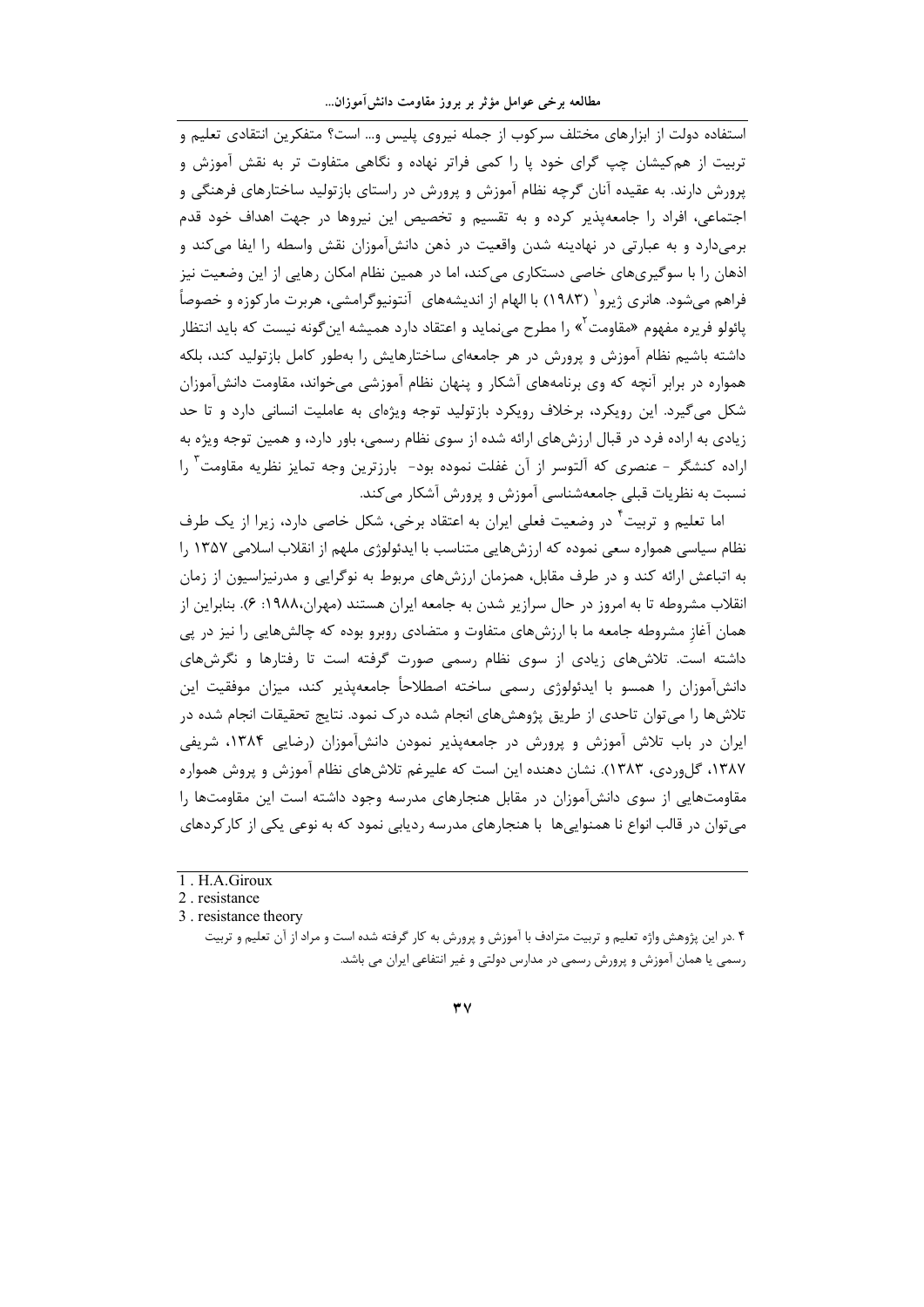آموزش و پرورش که جامعهپذیری و همنوایی دانشآموزان با ارزشها و هنجارهای نظام حاکم می باشد ۱٫ با تردید مواجه نموده است. به استناد به استدلال های ارائه شده اکنون این سوال مطرح است که مقاومت دانش آموزان در برابر هنجارهای رسمی مدرسه چگونه قابل تبیین است؟

# پیشینه تجربی

به رغم این که نظریه مقاومت در دههٔ ۸۰ میلادی مطرح شد، در جامعه علمی ما تحقیقات تجربی قابل توجهی پیرامون آن انجام نشده است و این یکی از مشکلات بزرگ پیش روی این پژوهش به شمار میآید. بنابراین عمده استنادهای تجربی ما به تحقیقات خارجی است و در مواردی نیز به تحقیقات داخلي اشاره مي شود. مقاومت در حوزه جامعهشناسي تعليم و تربيت به طور مستقيم و غير مستقيم از دیدگاه چپ گرایان جدیدی چون، پائولو فریره<sup>۱</sup>، هانری ژیرو و مایکل اَپل<sup>۲</sup> تأثیر پذیرفته است. در این بین کسانی همچون پُل ویلیس ؓ و پیتر مکلارن ؓ تحقیقات تجربی قابل توجهی در رابطه با موضوع مقاومت انجام دادهاند که در توسعه ابعاد مفهومی نظریه مقاومت موثر بوده است.

یل ویلیس (۱۹۷۷) در تحقیقی با عنوان«آموزش کارگری<sup>۵</sup>» که بعدها آن را به عنوان کتاب $-$ منتشر کرد، به ادعای بولز وجینتیس (۱۹۷۶) واکنش نشان داد. ویلیس یک گروه ۱۲ نفری از دانش]موزان طبقه کارگر را در یک مدرسه تقریباً ۶۰۰ نفری در یکی از شهرهای بریتانیا مورد تحقیق قرار داد. عمده کار وی ثبت مشاهده رفتارهای گروه در دفترچه خاطراتش بود. «پسران جوان<sup>۶</sup>» اصطلاحی بود که ویلیس برای آنها به کار برد و مرگفت آنان به شیوهای عمل می کردند که در تضاد با فرهنگ آموزشی بود. وی این فرهنگ را «فرهنگ مخالف<sup>۷</sup>» نامید (رید- داناهای، ۲۰۰۵). گر چه ویلیس با انتخاب نمونهای کوچک، از متغیرهایی چون جنسیت، نژاد و فرهنگ غفلت نموده است اما وی یک مورد قوی را برای نشان دادن موجودیت نیروهای هژمونیک^ و ضد هژمونیک<sup>۹</sup> که مقاومت دانشآموزان را تحت تأثیر قرار میدهد را شناسایی نمود.

-پیتر مکلارن (۱۹۸۲) نیز پژوهشی در یک دبیرستان در تورنتو کانادا انجام داده است. دانشآموزان مورد تحقیق وی دخترانی بودند که اصلیت پرتقالی و ایتالیایی داشتند. وی دیدگاه

- 1. Paulo freire
- 2. Michel Apple
- 3. Paol willis
- 4. Peter Mclaren
- 5. Learning to labour
- 6. the young lads
- 7. oppositional culture
- 8. hegemonic
- 9. counter-hegemonic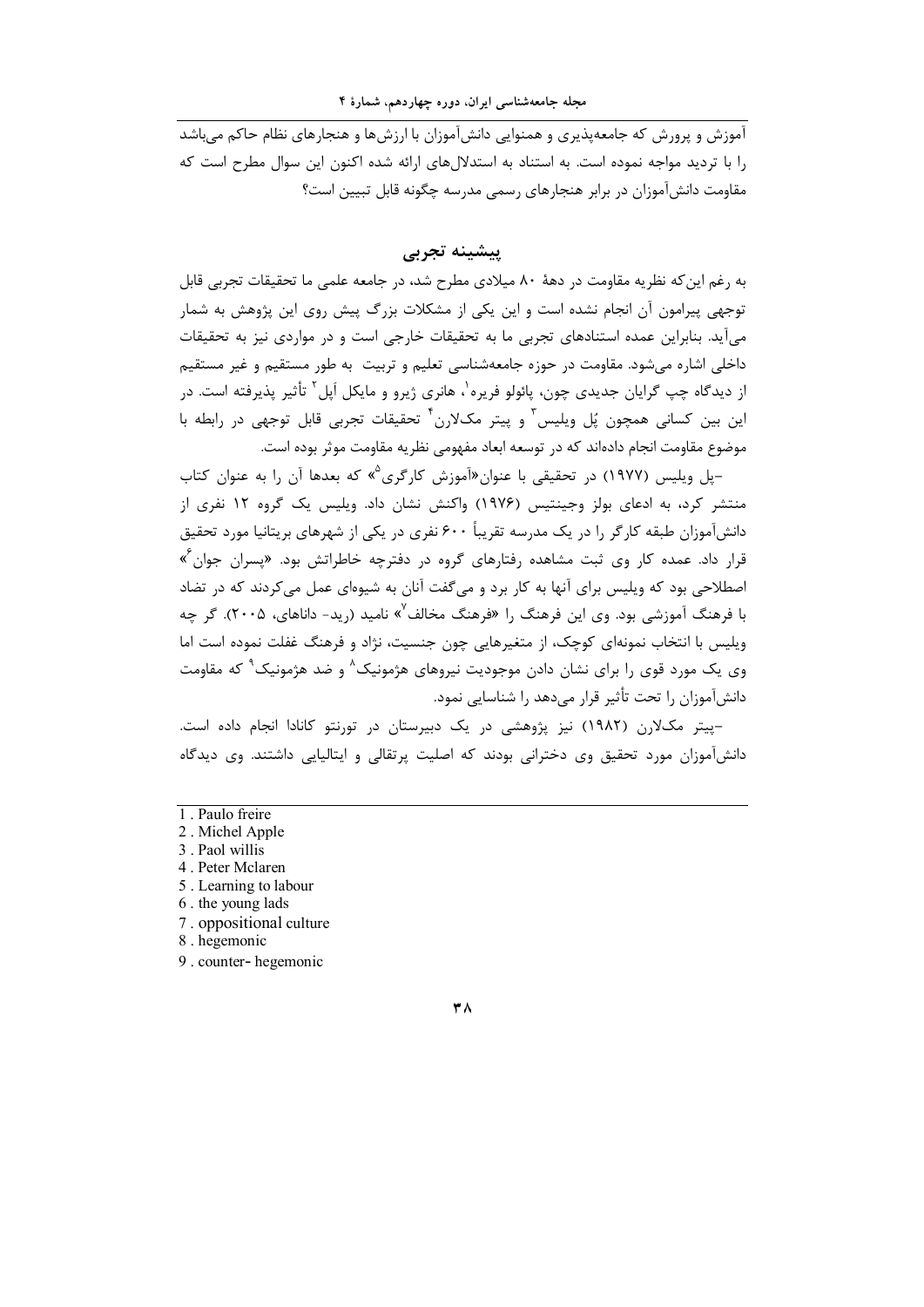ویلیس در مورد عمل ضد آموزشی دانش آموزان را به نوعی مورد توجه قرار داد. در واقع اساس کار مکلارن شرح نمونههای مختلفی از رفتارهای مناسک گرایانه دانشآموزان در مدرسه و آزمون روابط ضمنی آنها در نظام گسترده تر فرهنگی می باشد. آنچه که به لحاظ نظری از این کار منتج شده این واقعیت گریز نا پذیر است که فرهنگ کلاس درس به طور بنیادینی به وسیله مناسک، نظام مناسک و انجام مناسک به هم پیوسته شکل گرفته است. (مکلارن،۱۹۸۸).

-کا, وا ، جکسون (۲۰۰۶) نیز از دیگر کسانی است که به موضوع مقاومت دانشآموزان در دو مدرسه در شمالغرب انگلستان پرداخته است. برای جکسون مقاومت شاگردان نتیجه تنش موجود بین گفتمان مدرک گرا <sup>۱</sup> و گفتمان کار آموزشی غیر جذاب<sup>۲</sup>می<sub>ا</sub>شد. دانشآموزانی که جکسون آنان را مورد مطالعه قرار داد، هیچ کدامشان فعالیتها و تکالیف کلاسی را به طور کامل رَدّ نمی کردند. وی نتايج تحقيق|ش تا حدودي در تضاد با نتايج ويليس بود. به عقيده وي دانش]موزان به سه شيوه با گفتمان کار آموزشی غیر جذاب مدرسه برخورد و چانه زنی ۖ می کردند: الف)ضعف فردی ٌ: در این شیوه دانشآموزان فرایند عادی تعلیم و تربیت را رَدّ می کردند. آنها آشکارا تدابیری را برا به هم ریختن فرایند آموزش به کار می گیرند، این تدابیر همان شیوههایی بود که ویلیس در تحقیقاتش ذکر نموده بود. ب)اظهار به ضعف خود<sup>ه</sup>ُ: دانش[موزان براي انجام ندادن تكاليف خود عذر خواهي مي *ك*نند. آنها می گفتند که در انجام کارهای خود کم کاری کردهاند و قبول می کردند که تلاش ننمودهاند. ج)موفقیت بی دردسر ؒ: در این شیوه دانشآموز به دنبال کار بی دردسر و تلاش کمتر است. جکسون این دسته از دانشآموزان را فراگیران منزوی<sup>۷</sup> یا پنهان میiامد (همان :۱۱۴). به عقیده جکسون آنچه که در برخورد دانشآموزان با گفتمان کار آموزشی غیر جذاب اهمیت دارد، برخورداری آنان از منابع مختلف (سرمایه و گفتمان) است. دانشآموزان دختر اظهار میکردند که آنها میتوانند تعادل بین کار (آموزشی) و زندگی اجتماعی خود را از طریق ارتباط با دوستان در شبکههای اجتماعی مجازی (اينترنت) حفظ كنند.

–«فرهنگـهای راهرو»<sup>۸</sup> عنوان پژوهش دیگری است که ماریان دایکار (۲۰۰۸) در یک دبیرستان سیاهان در حومهٔ نیویورک در امریکا انجام داده است. عمده تأکید وی فضای اجتماعی مدرسه است، این که در این فضا چگونه فرهنگ دانش آموزی در تعامل با فرهنگ مسلط قرار می گیرد. او استدلال

- 1. academic credential discourse
- 2. uncool to work discourse
- 3. negotiation
- 4. Self-Handicapping
- 5. Self-Reported Self-Handicapping
- 6. effortless achievement
- 7. closet learners
- 8 . corridor cultures

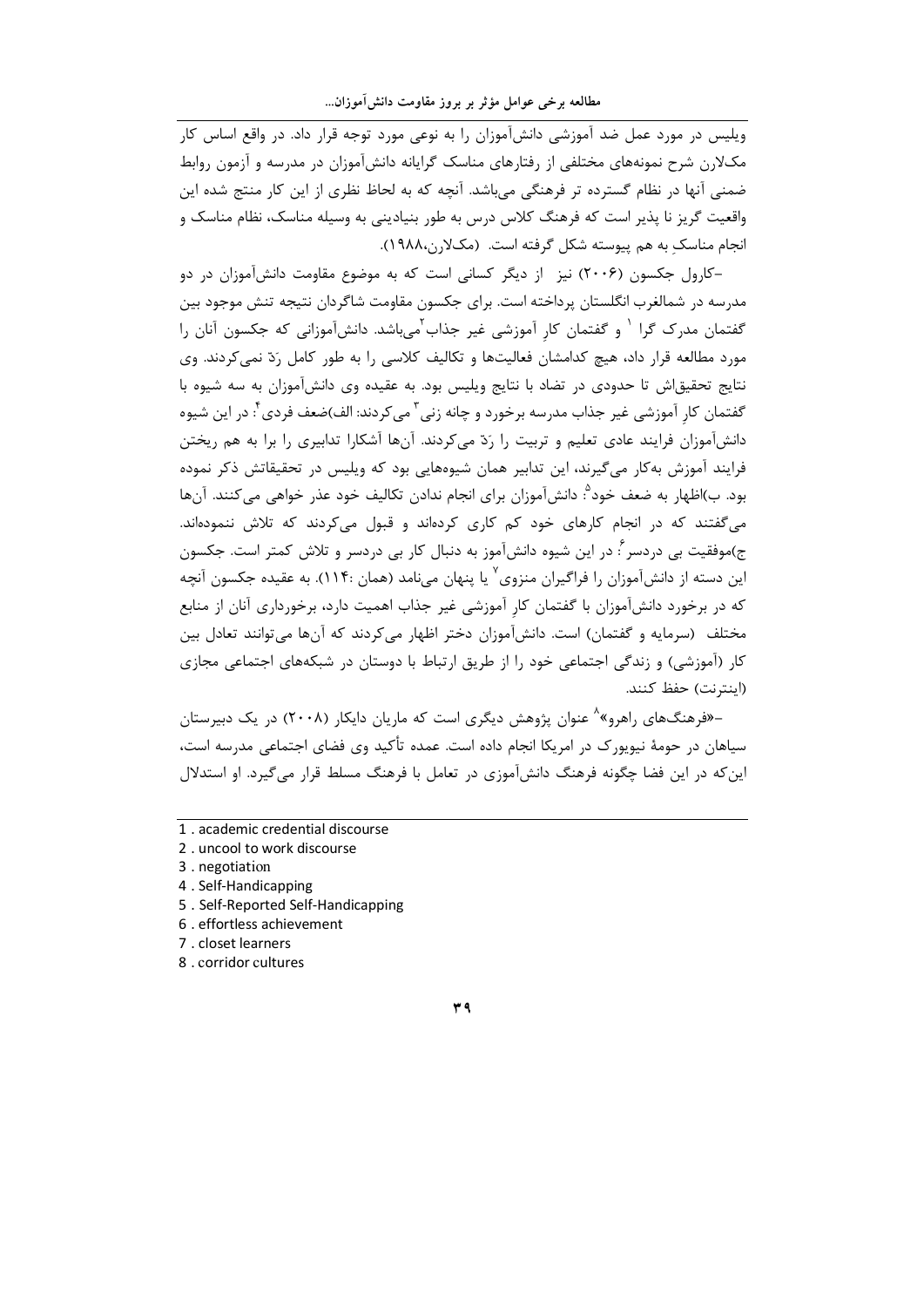می کند که فضا در مدرسه به طور فرهنگی تولید شده و نتیجهٔ چالش پیچیده بین گفتمان مسلط مدرسه و هویت فرهنگی دانش آموزان است (دایکار۲۰۰۸،۰). نقطه مرکزی تحلیل های دایکار تفاوت ویژه بین کریدور (راهرو) مدرسه و کلاس درس است. راهروها نقطه اتصال (شبکه ارتباطی) فرهنگ دانشآموزی است، جایی که دانشآموزان برخی از مزایای فرهنگ بیرون از مدرسه را به نمایش میگذارند. این فضا برعکس فضای رسمی کلاس است و نیاز به بازشناسی گفتمان مسلط دارد. یعنی هنگامی که دانش آموز وارد کلاس می شود باید از مناسبات هژمونیک فضای کلاس آگاهی داشته باشد. به هر حال این فضاهای اجتماعی به طور متقابل منحصر به فرد نیستند، بلکه این دو فضا با هم ارتباط دیالکتیکی دارند. دایکار با این توصیف از فضاهای موجود در مدرسه ما را به یک فضای سومی ارجاع می دهد که فضای چانه زنی و مذاکره است که به وسیله نظام دوگانه فرهنگ مدرسه و فرهنگ خیابان ساخته می شود. به عقیده وی فضای سوم به دو فضای دیگر پاسخ می دهد بدون آن که آن دو را نفی یا بازتولید کند. دانشآموزان فرهنگ محلی خود را با زمینهٔ فرهنگی مدرسه وفق میدهند. فرهنگ دانشآموز در کریدورهای مدرسه نه انعکاس فرهنگ خیابان است و نه وارونه فرهنگ کلاس درس است، بلکه نتیجه چانه زنی و آمیزش آن دو فرهنگ است. در واقع در تحلیل دایکار فرهنگ دانشآموزی با فرهنگ مسلط مدرسه صورت متقاطع ندارند بلکه به گونهٔ یک پیوستارند. وی عرصه چانه زنی فرهنگی سوم را با عنوان سواد آشکار <sup>۲</sup>و سواد پنهان<sup>۳</sup> معرفی می *ک*ند. مقصود وی از سواد آشکار روابط گفتمانی حاصل از نظام تعلیم و تربیت رسمی و سواد پنهان روابط گفتمانی حاصل از روابط غیر رسمی است که در نظام آموزشی شکل میگیرد. سواد آشکار به گفتمان مسلط آموزشی مرتبط می شود، در حالی که سواد پنهان یک ضد روایت ٔ محسوب می شود یا شکلی از ضد سلطه است. به عقیده وی مدارس بهویژه کلاسهای درس مکانهای اقتدارگرایانهٔ کاملی نیستند. معلمها بین توانمند سازی فرهنگ مسلط سواد آشکار میانجیگری می کنند، اما دانش آموزان را به سواد پنهان ارجاع می،دهند، بنابراین در کلاس درس رژیمهای متفاوتی از حقیقت عمل می کنند (همان:۱۷۲).

-«اتنوگرافی انتقادی از مقاومت شاگردان در برابر اقتدار» عنوان اصلی تحقیقی است که استیون فورچن (۲۰۱۰) در دانشگاه دارهام<sup>۵</sup> انجام داده. نکته مهمی که وی در تحقیق|ش به آن اشاره دارد این است که امروزه مدارس به عنوان نهادهای بزرگی هستند که کارکردشان کاهش تولید نیروی کار برای نظام سرمایه داری است (فورچن،۳۲۷). با توجه به نتایج وی، دانشآموزان به طور کامل ساختار رسمی تعلیم و تربیت را رَدّ نمی کنند، همانند دانش آموزانی که جکسون (۲۰۰۶)و دایکار (۲۰۰۸) آنها را

- 1. negotiation
- 2. public transcript

3. hidden transcript

<sup>4.</sup> counter narrative

<sup>5.</sup> Durham University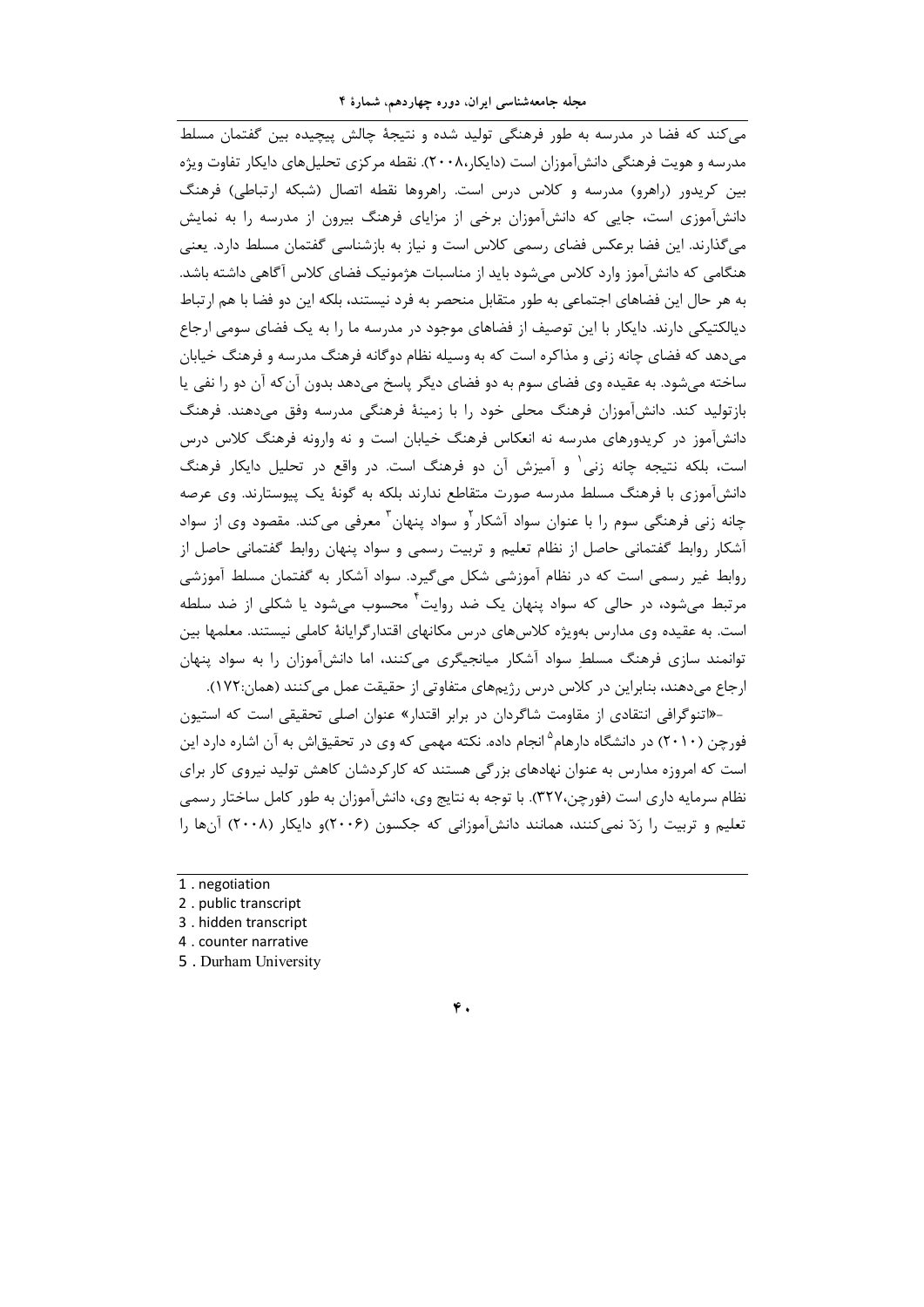مطالعه نمودند. در تحقیق او دانش آموزان ضمن این که پایبندی محکمی به رویههای مدرسه داشتند، فردگرایی ٔ و شایسته سالاری ٔ ٫ا به عنوان لایه اصلی عقیده خود حفظ نموده بودند. او در این تحقیق به دنبال این است که نشان دهد چگونه هویت شاگردان و معلم فضای مقاومت را می سازد.

-رضایی (۱۳۸۴)تحقیقی با عنوان«بحران در بازتولید هژمونی دولت از طریق گفتمان مدرسه» به شیوه موردپژوهی در چند مدرسه تهران انجام داده است. سوال اساسی وی این است که آیا انطباقی بین ذهنیت دانشآموزان و پیامهای ایدئولوژیک مورد نظر نظام آموزش و پرورش وجود دارد؟ بر اساس مشاهدات ایشان سه نوع گفتمان را در مدرسه میتوان شناسایی کرد: گفتمان موفقیت تحصیلی، گفتمان نظم و گفتمان پرورشی. به عقیدهٔ وی در مدارس دولتی گفتمان پرورشی تسلط ندارد و به نوعی به گفتمان نظم تحویل یافته است. به نظر وی برخلاف نظریههای بازتولید توان بازتولید نهادهایی چون مدرسه امری مفروض وتضمین شده نیست و دیگر این که ایدئولوژی پرورش نیروی حزب الهی مورد نظر دولت جای خود را به مراقبت از مو و ظاهر دانشآموزان و جلوگیری از انحرافات اخلاقی داده است. تقلیل گفتمان پرورشی به گفتمان نظم در مدارس جبهه گیری دانشآموزان در برابر گفتمان رسمی مدرسه را تشدید میکند و از این رو سازوکارهای مقاومت در مدرسه را فعال میسازد (رضایے،۱۳۸۴).

-گل وردی (۱۳۸۳) نیز پژوهشی با عنوان «سنجش میزان تحقق جامعهپذیری سیاسی رسمی در نسل جدید انقلاب» به انجام رسانده است. هدف وی در این تحقیق أگاهی از جامعهپذیری رسمی دانشآموزان دبیرستانی است. این که تا چه حد دانشآموزان به هنجارهای رسمی مدرسه تمکین دارند. طرح نظریههای باز تولید و مقاومت نیز از نکات قابل توجه این پژوهش می،باشند. بر اساس نتایج این پژوهش، آموزش و پرورش نتوانسته به اهداف خود جامه عمل پوشانده و در تحقق اهداف سیاسی جمهوری اسلامی موفق عمل کند. وی این ادعایش را به وسیله تئوری مقاومت تبیین مینماید و اعتقاد دارد که مدارس علاوه بر بازتولید روابط سیاسی و اجتماعی به تولید نوعی مقاومت نیز مبادرت مینمایند، تفکیک بازتولید و مقاومت از یکدیگر امری غیر ممکن است، به عبارت دیگر بازتولید و مقاومت در مدرسه و نظام آموزش به طور توأمان صورت می5یرد و تولید هریک وقوع دیگری را در پی خواهد داشت. (گل وردی،۱۳۸۳: ۱۸۰).

چارچوب نظری

دانشآموزان در مدرسه چه چیزی را یاد میگیرند؟ آیا واقعاً دانشآموزان با حضور در مدرسه علاوه بر آموزش علم ناب، هنجارهای سیاسی، مذهبی و یا اجتماعی را هم یاد می گیرند؟ به نظر می رسد که

1. individualism

2. meritocracy

 $\mathbf{f}$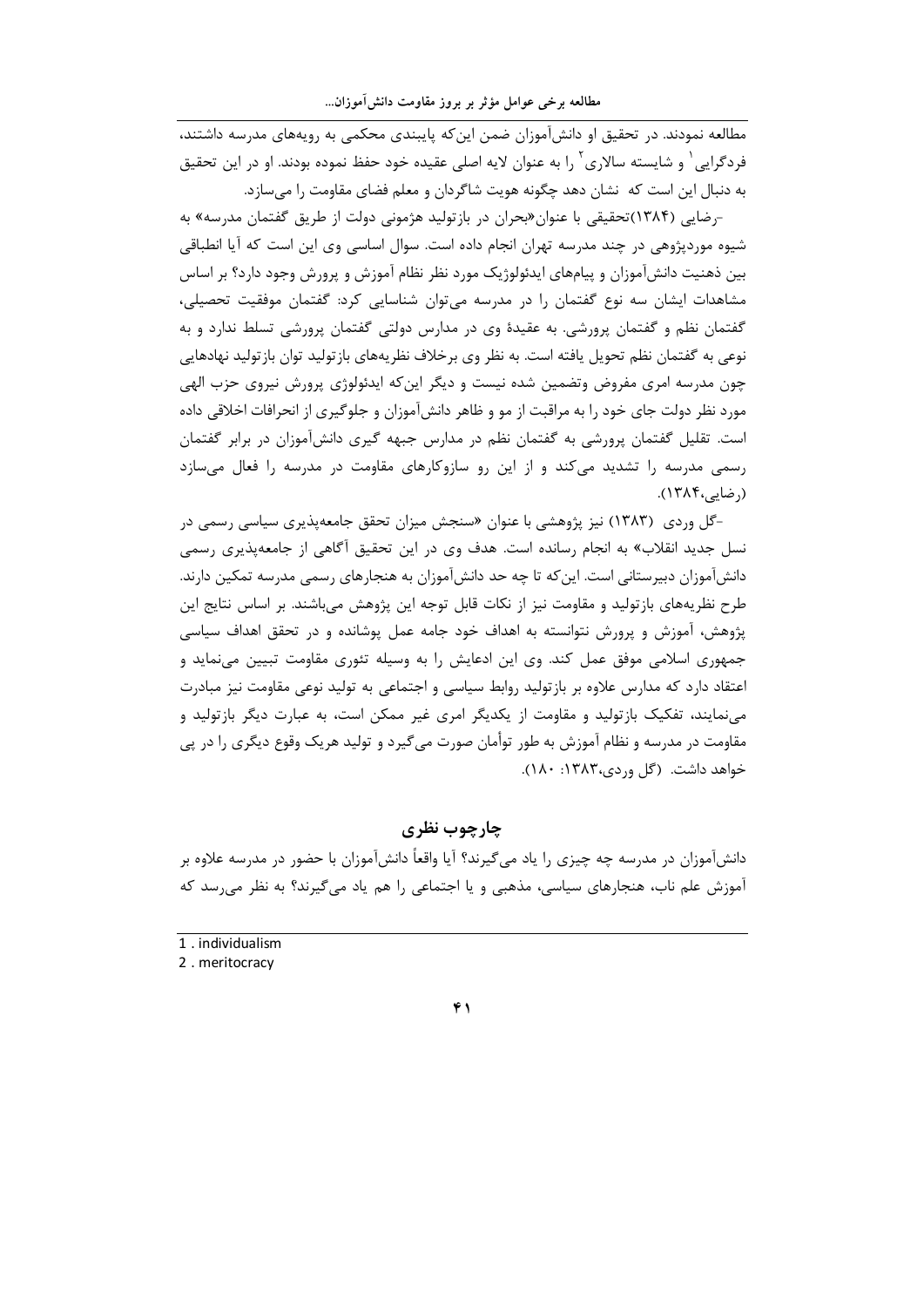مجله جامعهشناسی ایران، دوره چهاردهم، شمارهٔ ۴

یذیرش هنجارهای اجتماعی فقط یکی از نتایج حضور در مدرسه است. برنامههای نظام تعلیم و تربیت در مدرسه به صورت آشکار و پنهان ارائه می شود. بر این اساس «برنامه درسی پنهان»<sup>۱</sup> در مقایسه با «برنامه درسی رسمی یا آشکار»<sup>۲</sup> مورد بحث قرار میگیرد. در شکل گیری برنامهٔ درسی پنهان عناصر و عواملی دخالت دارند که سبب میشوند در هر مدرسه فضای و روابط خاصی حاکم باشد، متفکرین انتقادی اکثراً بر این عقیدهاند که برای فهم برنامهٔ درسی پنهان باید فضای اجتماعی و محیط فرهنگی به همراه روابط موجود در آن و همچنین ساختار فیزیکی مدرسه را به خوبی بشناسیم، در این راستا محققان مختلفی به این موضوع توجه داشته و هرکدام بر بخشهایی از برنامه درسی پنهان توجه نمودهاند، یکی از این سنخ شناسیهای شناخته شده از سوی والانس (۱۹۷۳) انجام گرفته است. وی منابع بادوام عناصر برنامهٔ درسی پنهان را شناسایی نموده بود، از نگاه او چهار بخش یا منطقه وجود دارد که آنها عبارتند از: الف) ساختار اجتماعی در کلاس درس، ب) بهکارگیری اقتدار از سوی معلم، ج) قواعدی که روابط بین معلم و دانشآموز را تنظیم میکنند و د) فعالیتهای یادگیری استاندارد. اما دیدگاههای موجود در این زمینه را می توان در یک دسته بندی ارائه نمود که تحقیقات قبلی در ایران (فتحی و واحدی، ۱۳۸۵) در ارتباط با برنامهٔ درسی پنهان نیز بر این مبنا صورت گرفتهاند. این عناصر عبارتند از: الف) روابط انسانی و اجتماعی، ب) ساختار سازمانی مدرسه، ج) ساختار فیزیکی مدرسه و کلاس درس. در پژوهش حاضر سعی شده بر عنصر روابط انسانی و اجتماعی موجود در مدرسه تأکید شود و از بین این روابط، رابطه معلم شاگرد از اهمیت ویژهای برخوردار است، چرا که بسیاری از تحقیقات اثبات نمودهاند که نحوه کنش معلم و نوع تعامل وی با دانشآموز به علت مرجعیتاش در فضای کلاس می تواند در نگرشها و جهتگیریهای بعدی دانشآموز موثر باشد. تحقیقات برافی و اورتسون (۱۹۷۶) نشان داد که همبستگی مثبتی بین روش مدیریت معلم و موفقیت دانشآموز وجود دارد. برای مثال اگر معلم در کلاس طوری رفتار نماید که آزادی نسبی و فرصت کافی در اختیار دانشآموزان دهد، تلاش، توانایی و حس اعتماد به نفس در آنها تقویت می شود، و یا اگر تنها نظرات خودش را محور قرار دهد و با روحیهٔ سلطه گری برخورد نماید، گرایش به سلطهگری را در دانشآموزان پرورش خواهد داد (ملکی،۱۳۷۶: ۶۶). ژیرو (۱۹۸۳) نیز سبک زبانی معلم و به کارگیری آن را از عناصر برنامهٔ درسی پنهان به شمار آورده است. بهطور کلی الگوهای رابطه معلم- دانشآموز در کلاس درس را می توان به سه شیوهٔ آمرانه (مداخلهگرا)، مشورتی (تعاملگرا، دموکراتیک) و عدم مداخله (بی تفاوت) تقسیم نمود. در سبک آمرانه اغلب معلم سعی دارد بدون استفاده از مهارت مدیریت کنترل کاملی بر کلاس داشته باشد و تصمیم او تنها تصمیم با اهمیت در کلاس است این شیوهٔ رهبری یا ارتباط با دانشآموز به روش سلطهگرایانه و خود کامه نیز معروف است. شیوه دوم

1 hidden curriculum

2 explicit curriculum

 $YY$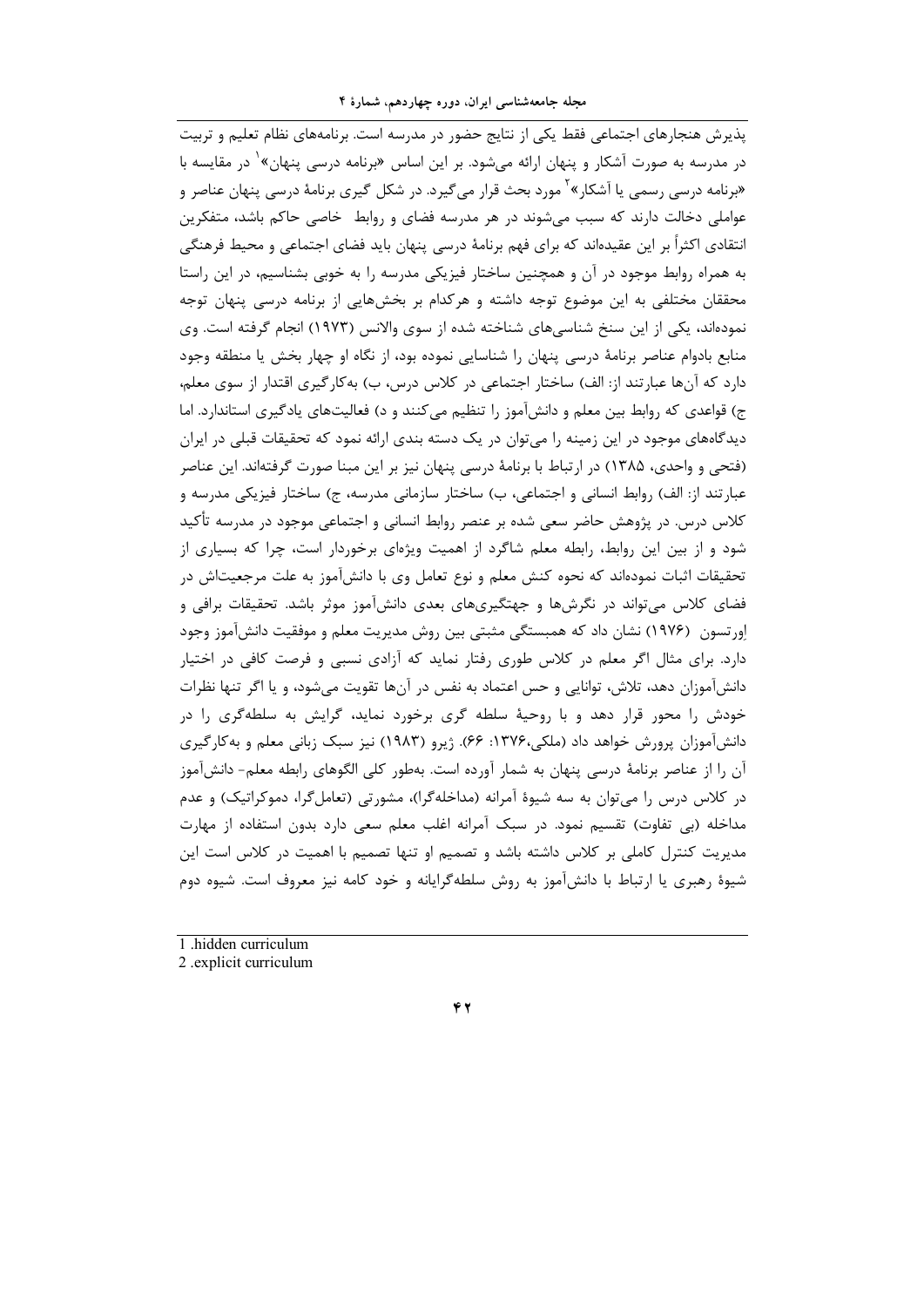روش عدم مداخله می باشد. معلمانی که این شیوه را در رابطه با دانش آموز در پیش می گیرند به معلمان ہے تفاوت معروفند. در این سبک، معلم فاقد صلاحیت حرفهای و سهل انگار است دانش آموز نسبت به این معلم احساس منفی دارد و برای آن احترام قائل نیست. سبک سوم، مشارکتی، تعامل گرا یا دموکراتیک نیز خوانده می شود، این سبک دانش آموز مدار است (کودویک، ۱۹۸۵، به نقل از آقا حسینی و صفوی زاده،۱۳۸۶)، مبنای این سبک، تعامل و گفتوگو میباشد به این معنا که همه مسائل مطرح شده در محیط کلاس با مشارکت معلم ودانش آموزان در بستر یک گفتوگوی چند جانبه مطرح و چاره جویی میشوند. در این سبک رهبری، معلمان توانایی توانمند کردن دانشآموزان را دارند و فرصتهای آموزشی و زمینهٔ ابراز وجود را برای فراگیر مهیا میکنند (هرسمان،۲۰۰۱). یکی از موضوعات مورد تأكيد مكتب انتقادي و به ويژه هانري ژيرو در تعليم و تربيت انتقادي، آموزش تفكر انتقادی معلم به دانشآموزان است. به عقیدهٔ وی معلم باید با دانشآموزان خود رابطهٔ انتقادی داشته باشد. هانری ژیرو معتقد است که تفکر انتقادی در مدارس سبب توانمند سازی دانشآموز میگردند به این ترتیب که دانشآموز با شناخت و آگاهی خود ارتباط پیدا میکند و از طریق تعبیر و تفسیر مجدد جهان اجتماعی، موقعیت اجتماعی خود و موضع مسلط و مرکز قدرت را رمز گشایی خواهد نمود.  $(19\lambda\mathcal{F}_{19},\mathcal{F}_{19})$ 

# تئوري باز توليد

از دیدگاه تضادگرایان مدارس با آماده سازی دانشآموزان برای ورود به نظام اقتصادی جامعه، سعی در ارتباط و انطباق دادن ساختار مدرسه با ساختار تولید در جامعه را دارند، به این معنا که آنها را در سلسله مراتبی از روابط اجتماعی قرار میدهند که منطبق با ساختار اقتصادی حاکم بر جامعه باشد. در واقع نظریهٔ بازتولید بر نقش مدارس در قشربندی اقتصادی و تربیتی تأکید نموده و روابط اجتماعی تولید شده حاصل از آن را آشکار میسازد. آنان بازتولید را در دو عرصه شناسایی و به کار گرفتهاند که عبارتند از: باز تولید اجتماعی و باز تولید فرهنگی.

**بولز و جینتیس و تئوری بازتولید اجتماعی'**: بازتولید اجتماعی به فرایندهایی اشاره دارد که ویژگی های ساخت اجتماعی در طول دورههای زمانی را حفظ می کند یا دائمی میسازد (گیدنز،۱۳۷۳: ۸۱۵). ساموئل بولز و هربرت جینتیس (۱۹۷۶) از اندیشمندان تضادی ٔ می باشند که به نظام مدرسه به عنوان یک نهاد بازتولید کننده در سیستم سرمایه داری توجه نمودهاند. به عقیده آنان آموزش و پرورش تأثیر نیرومندی در جهت برابری اقتصادی نداشته است. آنان معتقدند که آموزش و پرورش امروزی باید به عنوان پاسخی به نیازهای اقتصادی سرمایه داری صنعتی درک شود. بنابر نظر

<sup>1.</sup> social reproduction

<sup>2</sup> conflict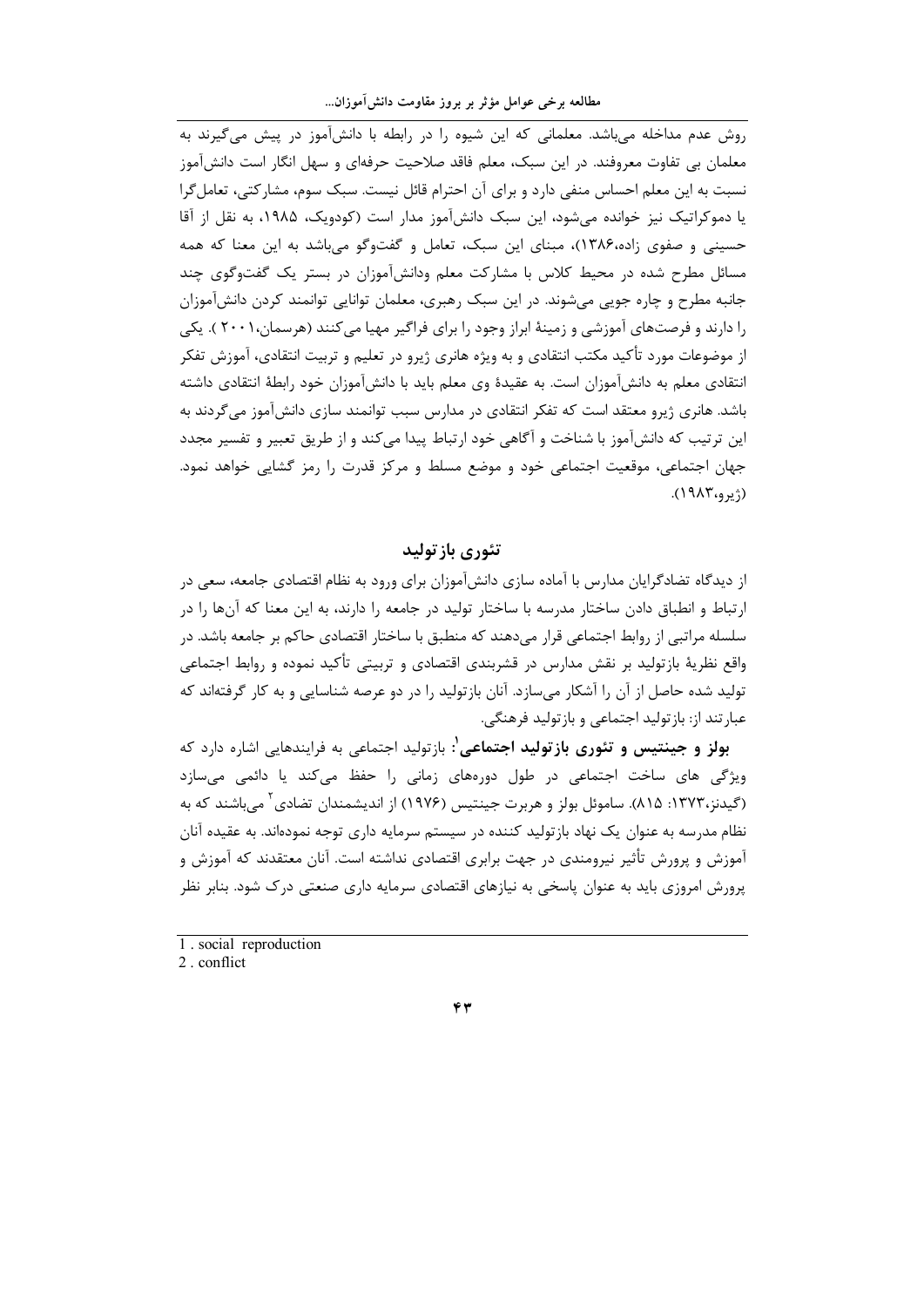بولز و جینتیس، مدارس امروزی احساس بےقدرتی' را که بسیاری از افراد در جای دیگر تجربه می کنند، بازتولید می کنند (گیدنز،۱۳۷۶: ۴۷۰-۴۶۹). در حقیقت، انتقاد بولز و جینتیس از مدرسه این است که مدرسه ارتباط ناگسستنی با نظام صنعتی دارد و چیزی بیش از یک دستگاه ایدئولوژیکی است اما نظریه بازتولید اجتماعی بولز و جینتیس نیز مانند ریشههای مارکسیستی|ش بی عیب نیست، خصوصاً که آنان به محتوای برنامه آموزشی توجهی نشان ندادهاند و بیشتر به شکل و ساختار آموزش پرداختهاند. آنها دانشآموزان را كاملاً موجوداتی منفعل فرض نمودهاند و واكنشی برای آنان در مقابل برنامههای ارائه شده متصور نشدهاند. به اعتقاد بسیاری مناسب ترین تحلیل در رابطه با بازتولید نهادهای جامعه توسط آموزش و پرورش از سوی بوردیو و پاسرون (۱۹۷۷)به کار گرفته شده است.

بورديو و تئوري بازتوليد فرهنگي: نظريه پرداز عمدهٔ بازتوليد فرهنگي پير بورديو ميباشد، بوردیو و پاسرون در کتاب بازتولید، به تحلیل وجوهی دست می;نند که به کمک آن نشان می،دهد مدرسه – بی[ن که برنامهای در سطح ملی برای تحدید نابرابریها و دستیابی یکسان همه به آموزش و دانش به همهٔ صورتهای آن داشته باشد - به «بازتولید ساختار توزیع سرمایهٔ فرهنگی» بسنده می کند. به اعتقاد آنها برای در ک نظام قدرت در جوامع مدرن باید به نظام آموزشی آنها توجه کنیم. طبقه حاكم داراي نمادهايي همانند زبان و آداب و رسوم است كه از طريق آنها سبك تفكر، الگوها يا عادات خود را به عنوان نظم طبیعی امور معرفی می کند. مدرسه، موثرترین ابزار برای دائمی ساختن الگوی اجتماعی موجود است، زیرا هم توجیه کننده نابرابریهای اجتماعی است و هم میراث فرهنگی را به جامعه میشناساند (بوردیو و پاسرون،۱۹۷۷: ۸۳). به نظر بوردیو نظام آموزشی نظم از پیش موجود را یعنی فاصلهٔ میان محصلانی را که از سرمایه فرهنگی متفاوتی برخوردارند حفظ می کند (بوردیو،۱۳۸۰: ۵۶). بوردیو استدلال میکند که مدارس و تعلیم و تربیت ضرورتاً به طرز محافظه کارانهای در جهت حفظ روابط خود هستند، کودک سرمایه دار در بیرون و هم در خانه، فرهنگ سرمایه داری خانوادهاش به او یاد آوری میشود، در مدرسه بهتر ثبت نام می کند، در خانه بزرگتر زندگی می کند و در معرض وقایع و گرایشهای بیشتری قرار می گیرد، و در واقع فرصتهای فرهنگی بیشتری برای او فراهم می شود. او بر این عقیده بود که آموزش میدانی است که خود را بیش از دیگر میدانها بازتولید می کند و کنشهای ناشی از آن عمیقاً متأثر از آن دسته از عاملان اجتماعی است که موقعیتهای برتر را تصرف نمودهاند (بوردیو و پاسرون،۱۹۷۷). نظام آموزشی به واسطهٔ تحمیل معنا و روشهای اندیشیدن، شیوههای خاص اظهار بیان و رفتارهایی که محمل فرهنگ طبقات مسلط هستند، در جهت حفظ روابط قدرت، که در پویایی تحولات اجتماعی ظهور و بروز می یابند، عمل می کند. کنش آموزشی- و تحمیل فرهنگی که بنیاد آن است- شکلی از خشونت نمادین است، این نوع خشونت نمادین شکل دیگری از «تبلور یافتن منافع عینی (مادی، نمادین و… آموزشی) گروهها و

1. powerless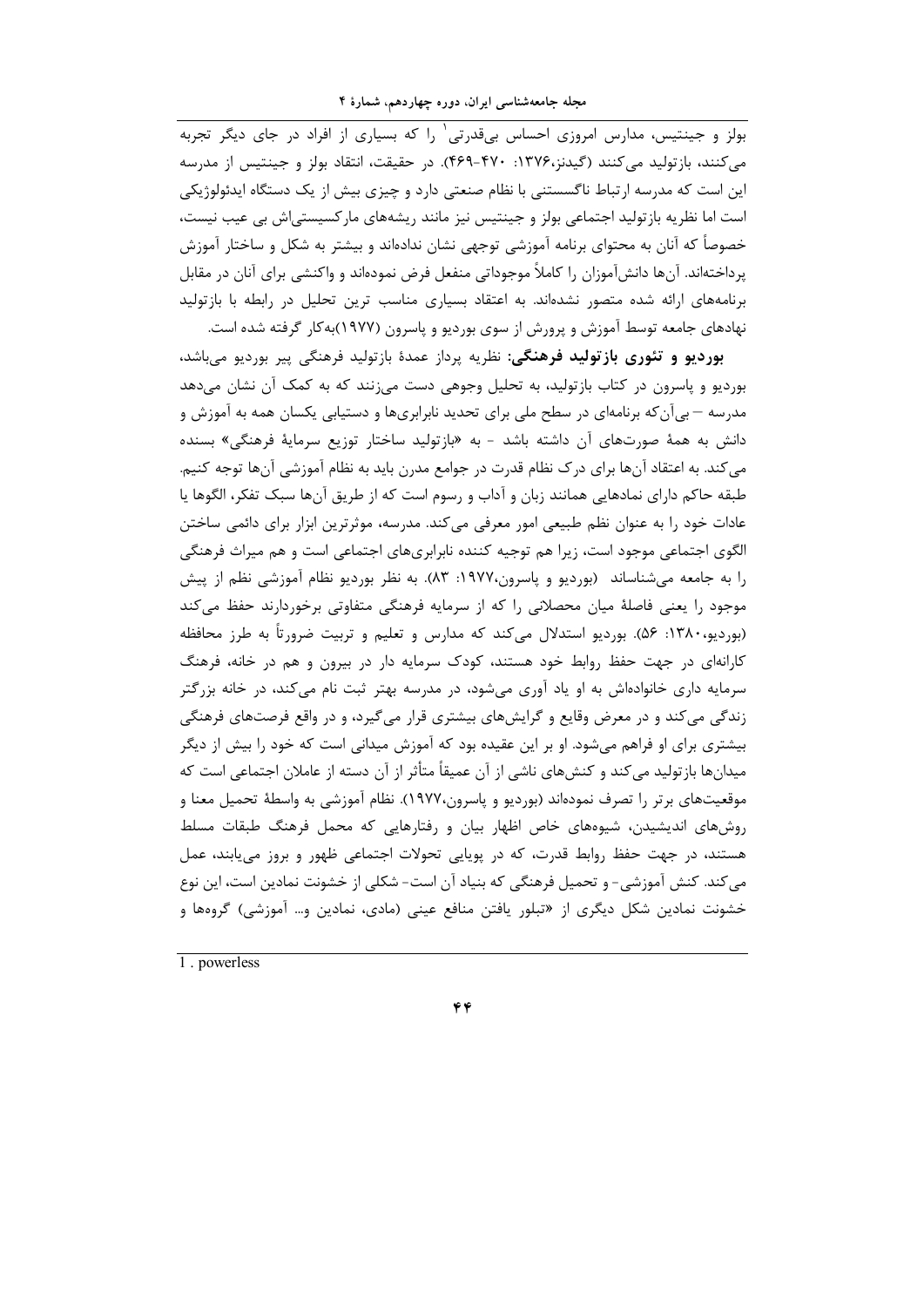طبقات مسلط است» (گرنفل،۱۳۸۸: ۲۴۱). مفروضات بنیادین بوردیو ناظر بر این است که هیچ عملی فارغ از منافع آن نمی تواند وجود داشته باشد. به عقیده بوردیو نظام آموزشی بهترین راه حلی است که تاریخ برای مسئله انتقال قدرت پیدا کرده است (بوردیو،۱۹۷۳).

تأکید بیش از حد بوردیو نسبت به قدرت نظام آموزش و پرورش اغراقآمیز است و انفعال یا مرگ سوژه را القاء می کند. محکوم بودن افراد به گذران سرنوشت خود، بدون داشتن هیچ قدرتی برای تغییر مسير زندگي، كمي دور از واقعيت به نظر مي رسد. آيا هيچ فرزند طبقهٔ محروم هرگز نتوانسته است به درجات عالی علمی، فرهنگی و اقتصادی دسترسی پیدا کند؟ آیا هیچ تحرک اجتماعی در جوامعی که بوردیو در آنها تحقیق کرده وجود ندارد؟ این موارد نقدهای جدی هستند که به دیدگاه بوردیو وارد است. این نقص در کار بوردیو در رابطه با نظام آموزشی با به کارگیری تئوری مقاومت<sup>۱</sup> از سوی متفكرين انتقادي (ژيرو، مكلارن، ويليس و أپل) مورد پوشش قرار گرفته است.

# تئوري مقاومت در تعلیم و تربیت

نظریه پردازان مقاومت استدلال می کنند که مقاومت اجتماعی نتیجه برخورد تجارب تحصیلی گفتمان مسلط و گفتمان دانشآموزی است. دانشآموزان تجربه زیسته، یا آن چیزی را که پیر بوردیو «عادتواره» میiامد، را با خود به کلاس درس میآورند، در کلاس درس این برخورد به بازتولید گفتمان ایدئولوژیکی و فرهنگی نظام آموزشی می|نجامد (مک نامی و میلر،۲۰۰۴). مکلارن (۱۹۸۵) مقاومت دانشآموز و یا رفتار مخالفت آمیز را به عنوان مفهوم نمادین، تاریخی و تجربیات بیرون از مدرسه میداند که مشروعیت، قدرت و اهمیتِ فرهنگ مدرسه را به چالش میکشد. نیرو های سلطه که مدرسه و تعلیم و تربیت آنها را بازنمایی می کنند به وسیله رفتارهای مقاومتی دانشآموزان گسیخته شده و به گفتوگو و چانه زنی مجدد فراخوانده میشوند. مکلارن دو نوع مقاومت را از هم تفکیک می کند: الف) فعال ٔ، ب)منفعل ؓ. اولی عملی آگاهانه است، همانند رفتار فیزیکی هدفمند. دومی (مقاومت منفعل) عملی ناآگاهانه است که در جهت برهم زدن دستورالعملهای هنجاری مدرسه عمل می کند (مکلارن،۱۹۸۵: ۸۷). به عقیده ژیرو این دستورالعملهای هنجاری اغلب به صورت برنامه ریزی شده در میان روابط اجتماعی مدرسه و کلاس درس گنجانده میشود و نتیجتاً منجر به سلطه یک گفتمان یعنی گفتمان ایدئولوژیکی مسلط خواهد شد. ژیرو مقاومت را حالتی از گفتمان میداند که تبیینهای سنتی از عدم موفقیت مدرسه را رد می کند. (تبیینهای سنتی از عدم موفقیت مدرسه معمولاً مسائل و مشکلات را به گردن دانشآموز یا معلم می|ندازد)، ژیرو بر این باور است که نظریات

<sup>1 .</sup> resistance theory

<sup>2.</sup> active

<sup>3.</sup> passive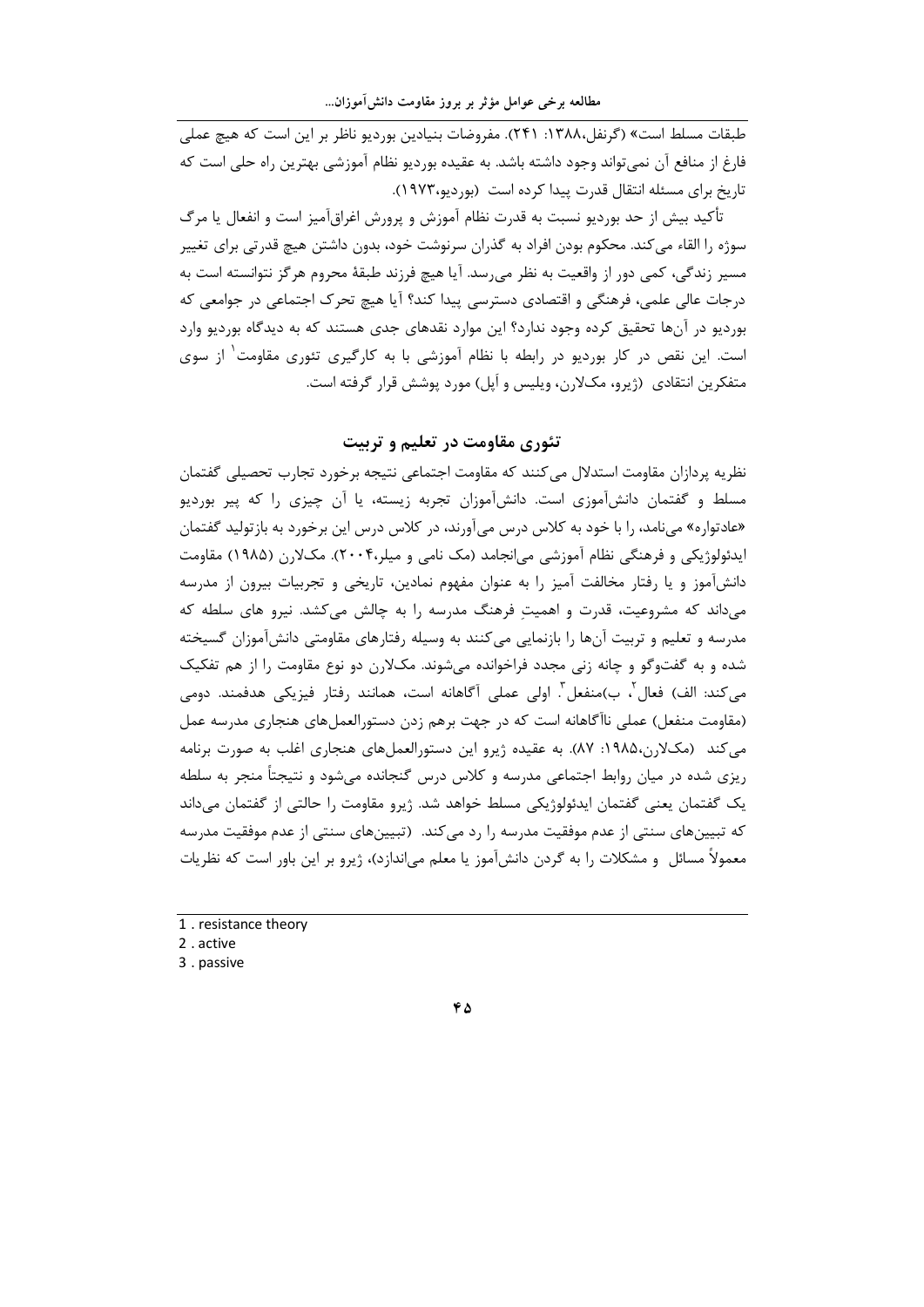۔<br>موجود بازتولید دارای نقص هستند و دلیلش هم این است که آن نظریات بر اساس چشم انداز تاریخی گفتمانهایی که مقاومت ۱٫ تولید می کنند بنا نشدهاند. از نظر او نظریات موجود مقاومت شیوهای ۱٫ که اعضاء طبقات پایین به و سیله نهادهای اجتماعی (که قدرت طبقه مسلط را مشروعیت می بخشد) ساخت پیدا می کنند که سلطه را قبول کنند را نادیده می گیرند (ژیرو،۱۹۸۳: ۱۰۲).

نظریه بازتولید و نظریه مقاومت دو رهیافت متفاوت نسبت به تبیین تأثیر مدرسه، بر اعضاء گروههای اجتماعی مختلف ارائه میدهند. به طور کلی، نظریه باز تولید معتقد است که مدرسه از طريق بازتوليد كردن روابط موجود بين گروههاي اجتماعي، نقش مهمي در حفظ وضع موجود ايفا می کند. لذا سبب میشود تا کودکان طبقه کارگر و طبقه بالا در همان پایگاه طبقاتی والدین خود باقی بمانند، در سوی دیگر نظریه مقاومت معتقد است که حتی اگر چنین بازتولیدی نیز رخ دهد، این فرایند تا این حد، ساده و آسان نیست و دانشآموزان در مقابل تقاضاها و فشارهای مدرسه، مقاومت می کنند. در واقع نظریه مقاومت سعی کرده تا تحلیل خود را از نظریه بازتولید یک مرحله فراتر بَرَد (شارع پور،۱۳۸۴: ۹۲-۹۱). بنابراین نظریه مقاومت حاصل انتقادهایی است که به نظریه بازتولید شده است. در نظریه بازتولید به این امر توجه نشده بود که این امکان وجود دارد که دانشآموزان و معلمان در برابر برنامههای ارائه شده مقاومت کنند. از سویی دیگر مایکل اَپل (۱۹۸۳) معتقد است تفکیک مقاومت و بازتولید امری غیر ممکن است. بهطوریکه وقوع این دو به طور توأمان صورت می گیرد و تولید هریک وقوع دیگری را در پی خواهد داشت. بنابراین مدارس نه تنها در جهت حفظ نظام موجود سیاسی عمل میکنند، بلکه منبع تضاد و مقاومت در برابر نظام نیز به شمار می آیند. پس مدرسه هم باز توليد كننده نظم ساختاري است وهم ناقض آن.

پائولوفريره به عنوان«فيلسوف آموزش انتقادي» (مکلارن،۲۰۰۰) و يکي از پيشگامان اصلي نظریه انتقادی تعلیم و تربیت، بر این باور است که وظیفهٔ تاریخی آدمی تغییر دادن واقعیت است که دقیقاً تغییر دادن خود او محسوب می شود، زیرا به تصور فریره آدمی خود واقعیت را می سازد. تغییرات اجتماعی همان تغییر انسانهاست، بدین ترتیب مفهوم اصلی در نظر فریره، انسانی شدن بشر است. به اعتقاد وی آموزش و پرورش اساساً مقولهای سیاسی است و چیزی به نام آموزش و پرورش بی طرف وجود ندارد و تعلیم و تربیت باید بر مبنای گفتوگو، استدلال و تفکر انتقادی در جهت آزادی (رهایی) باشد. توجه به آموزش ستمدیدگان و افراد طبقات پایین جامعه در جهت آگاهی آنان برای مشارکت فعال و کنش آگاهانه در زندگی، توجه به انسان به عنوان عامل محوری در توسعه از دیگر نظریات او به شمار می آید (فریره،۱۹۹۳). ژیرو نیز در حوزهٔ تعلیم و تربیت همچون فریره با مفاهیم انتقادی چون تعلیم و تربیت انتقادی`، تعلیم و تربیت رهایی بخش`، تفکر انتقادی` در تعلیم و تربیت، تعلیم و

<sup>1 .</sup>critical pedagogy

<sup>2 .</sup>emancipatory pedagogy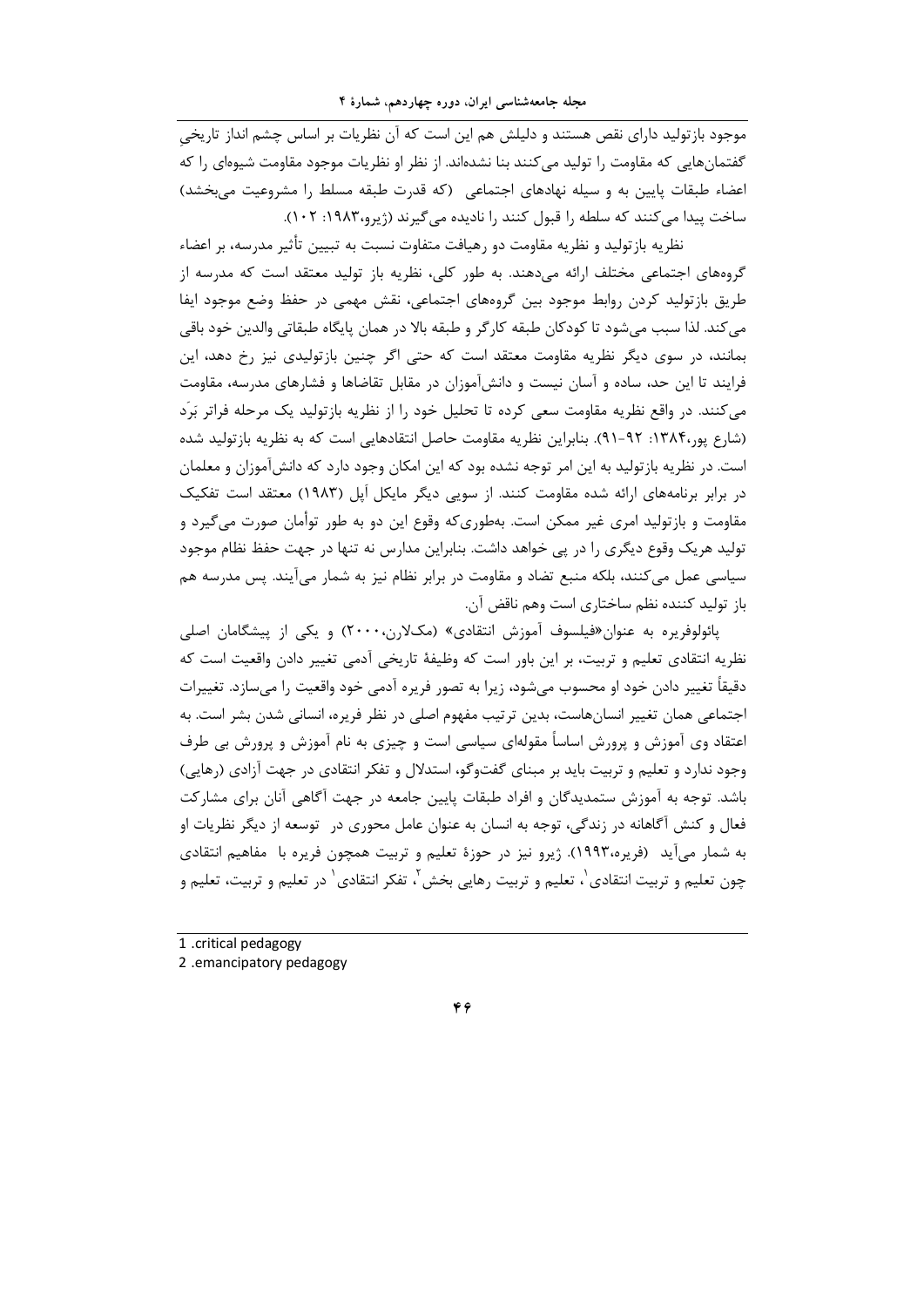۔<br>تربیت عربان ( و از همه مهمتر مقاومت شناخته مے شود. اساساً تمام کارهای ژبرو متأثر از فریرہ، گرامشی و برخی دیگر از اعضای مکتب انتقادی (مکتب فرانکفورت) است. دیدگاهی که ژیرو مروج آن است، یعنی تعلیم و تربیت انتقادی، به یک نوع برنامهٔ درسی و آموزشی نظر دارد که در آن دانشآموزان و معلمان یاد می گیرند که چگونه در بارهٔ تناقضات اقتصادی، سیاسی و اجتماعی نظر بدهند و بین دانش، قدرت و هویت، از طریق گفتوگو در بارهٔ مسائل مهم زندگیشان ارتباط برقرار کنند. در این نوع تعلیم و تربیت معلم دیگر انتقال دهندهٔ دانش عقلانی تکنیکی که کارکرد آن در چارچوب نظام طبقاتی منجر به سلطه و سرکوب می،شود نیست. به نظر وی مدارس صرفاً موسسات آموزشی تلقی نمیشوند تا به هر روشی که میخواهند شاگردان را به مدل دلخواه خود شکل دهند، با وجود برنامهٔ درسی پنهان دانشآموزان به تعبیر و تفسیر امور میپردازند و دست به مقاومت میزنند و فرهنگ خودشان را شکل میدهند.

هانری ژیرو معتقد است که تعلیم و تربیت میتواند به عنوان یک عامل تسریع کننده برای توانمند سازی انتقادی دانشآموزان به صورت شهروندان فعال عمل کند، که شامل فهمی از چگونگی قدرت، مقاومت و موضوع انسانی برای آنان است تا بتوانند از عناصر اصلی در تلاش برای عدالت اجتماعی در مدارس و جامعه باشند. به نظر ژیرو آموزش انتقادی به دانشآموزان کمک میکند تا آنان فراتر از جهان خود حرکت کنند و روابط متقابل سلطه و مسئولیت اجتماعی و روابط دموکراتیک را بهتر درک کنند (ژیرو،۲۰۰۴). به عقیدهٔ وی قدرت الزمأ دارای مفهوم منفی نمیباشد، بلکه به عنوان فرایند مثبت هم تلقی می شود. به این ترتیب که مدرسه فقط یک نهاد سلطه محسوب نمی شود که از طریق آن نظام سلطه اعمال قدرت می کند، بلکه در مدرسه می تواند فرایندی از تعلیم و تربیت در جریان باشد که منجر به رهایی از سلطه نیز بشود این فرایند، فرایند تعلیم و تربیت انتقادی است که در آن معلم و دانش]موز در یک کنش آگاهانه و انتقادی که عاری از سلطه است شرکت می کنند و از منبع سلطه و هژمونی آگاهی می بابند و دانشآموزان یاد می گیرند که قدرت طی چه مکانیسمی اعمال می شود.

در حوزهٔ تعلیم و تربیت انتقادی پیتر مکلارن بیشتر از همه به خاطر بحثهایی که در رابطه با ابعاد مناسکی مقاومت مطرح نموده، مشهور میباشد. وی در ارتباط با تعلیم و تربیت انتقادی از بسیاری جهات با هانری ژیرو هم عقیده است و به نوعی میتوان گفت این دو تکمیل کنندهٔ نظرات یکدیگر در تعلیم و تربیت در بحث مقاومت میباشند. مکلارن در مطالعاتش به دنبال ریشههای مناسکی تعلیم و تربیت انتقادی ؓ میگردد. وی در مقالهای تحت عنوان ابعاد مناسکی مقاومت

2 .bare pedagogy

<sup>1 .</sup>critical thinking

<sup>3.</sup> The Ritual Roots of Critical Pedagogy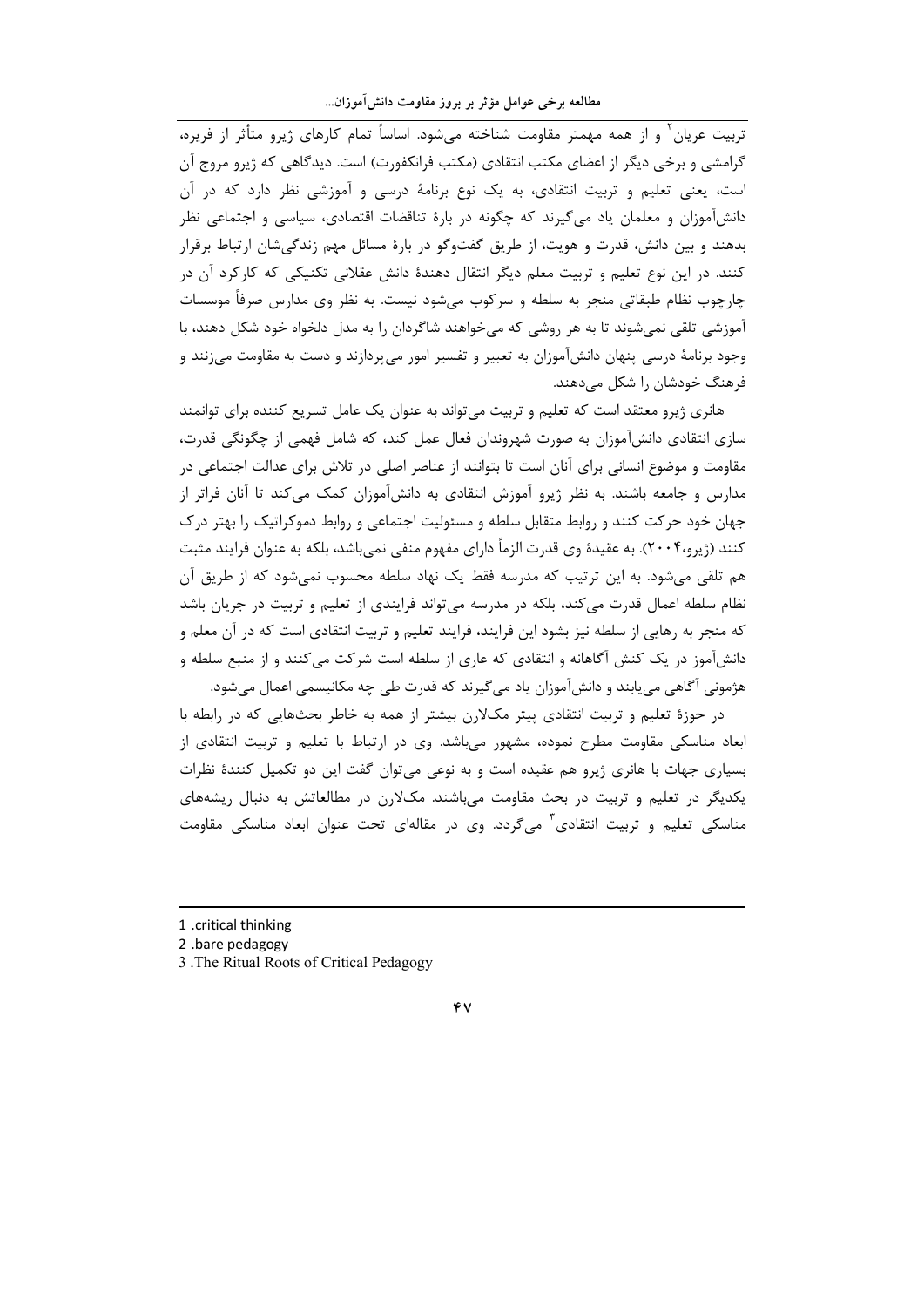(مکلارن،۱۹۸۵) ٔ، مقاومت را نوعی چانه زنی <sup>۲</sup>بین ایدئولوژی محیط مصنوع کلاس درس و تجربههای روزمرۂ یک اجتماع کاملاً نامتجانس (دانش[موزی) مے،داند. بنابراین مکلارن نیز به مانند ویلیس و ژیرو محیط مدرسه را عرصهٔ چالش بین فرهنگ مسلط و فرهنگ دانشآموزی می بیند و آن را به رسمیت می شناسد، به عقیدهٔ وی مقاومت دانش آموزان سبب به چالش کشیده شدن مشروعیت نظام تعلیم و تربیت میشود و آنچه که نیروهای سلطه نامیده میشود، ساختار مدرسه و تعلیم و تربیت آنها را بازنمایی می کند. رفتارهای مخالفت آمیز به عنوان رفتارهای ضد ساختی تلاشی است برای به هم ريختن يا مانع ايجاد كردن در دستورات اخلاقي مدرسه (همان). به عقيدهٔ وي معلمان تأثير بهسزایی در تحقق تعلیم و تربیت انتقادی دارند و دانش انتقادی مجرایی است که معلمان از این طریق می توانند تأثیر خودشان را بر دانشآموزان اعمال کنند. معلم با تدریس به شیوهٔ انتقادی در سیستمی که حضور دارد فراتر از نظمی که به شیوهٔ غلط استقرار یافته را می بیند و این را تشخیص میدهد که دانش همیشه در یک زمینه اجتماعی و تاریخی ساخته میشود که در آن همیشه چالشی بر سر تولید معنا وجود دارد که این چالش به تضاد بزرگتری بر میگردد که در روابط قدرت نهفته است. بر این اساس مکلارن در مقالهای ٔ با توجه به میزان توجه معلم به دانش انتقادی و به کار گیری آن در تدریس و میزان تحریکی که در دانشآموزان در جهت تفکر انتقادی، در راستای رهایی بخشی ایجاد می کند، آنان را به سه دسته تقسیم می کند: الف)معلم به عنوان تحریک کنندهٔ آستانهای ٔ (کسے که شبکههای فرهنگی طبقه بندی اجتماعی را به چالش میکشد)، ب)معلم به عنوان سرگرم کننده ْ، ج)معلم به عنوان ارباب هژمونیک ٔ مکلارن از سه الگوی مذکور به عنوان نمونههای آرمانی ٰ نام مے برد که خود آنها را تئوریزه نموده است. به عقیدهٔ وی فرهنگ کلاس درس نهاد یا وجودی مجزا نیست که به خودی خود آشکار باشد، بلکه نسبتاً غیر مستقیم، ناپیدا و برانگیزانندهٔ رقابت و تعارض است. فرهنگ کلاس مجموعهای است متشکل از رقابت طبقاتی، فرهنگی و منافع و علایق نمادین. او اضافه می کند که در این عرصهٔ نمادین دانشآموزان و معلمان در سرتاسر تفسیرهای اعمال مناسک گرایانه و مفاهیم نمادین به چالش میپردازند و نمادها، هم قطبهای گریز از مرکز دارند (مقاومت) و هم قطبهای گرایش به مرکز (همنوایی) (مکلارن،۱۹۸۸). مکلارن در مقالهٔ مذکور

1. McLaren, P. (1985). The ritual dimensions of resistance: Clowning and symbolic inversion. Journal of Education, 2 (167), 84-97.

2. negotiation

4. liminal servant

5. entertainer

6. hegemonic overlord

7. ideal type

۳.در این راستا مراجعه کنید به مقالهای از مکلارن: The liminal servant and the ritual roots of critical pedagogy. Language Arts, 65 (2), pp. 164-179, February 1988.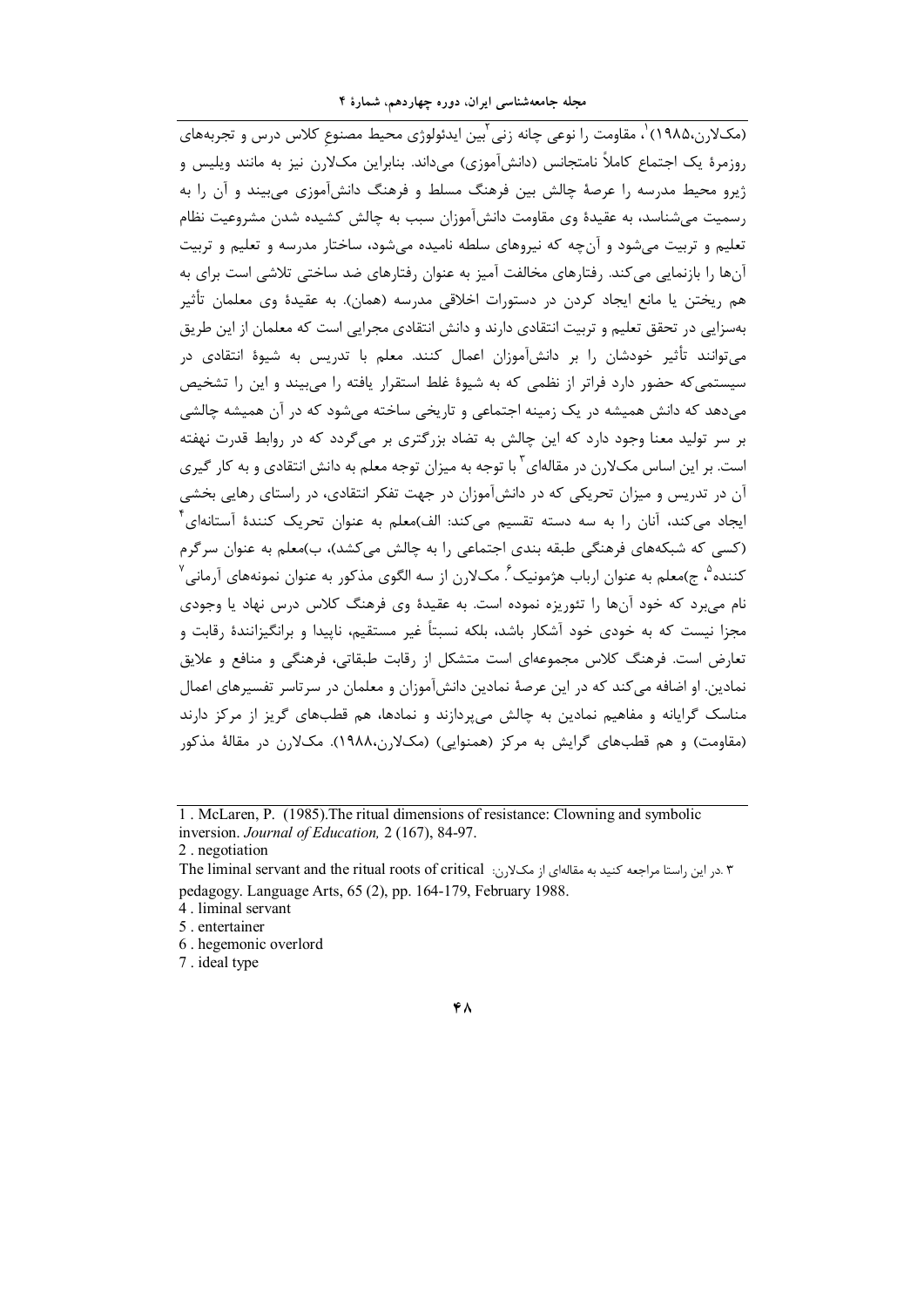ویژگی های سه نوع معلم را در تعلیم و تربیت توصیف می کند و تأکیدش بر روی نوع اول یا همان تحریک کنندهٔ آستانهای است. او این گونه معلم را همان معلم انتقادی نگر<sup>۱</sup> میiامد که از دانش انتقادی آگاهی یافته و آن را به کار میگیرد. از دید وی در چنین کلاسی دانشآموزان به طور دسته جمعی، با تحریک معلم در بحثهای کلاسی در فرایند یادگیری مشتاقانه شرکت میکنند و چنین معلمی تشخیص میدهد که دانش مدرسهای بازتابی از واقعیت جهان نیست بلکه آنان (معلمان) به عنوان تحویل دهندگان صرف دانشی هستند که در پیکرهٔ ایدئولوژی، نظام اجتماعی و یا نظام واسطهای خاص قابل فهم هستند. برای چنین معلمانی تدریس سازهای ست همانند تربیت دانشآموزان به عنوان سوژه. در چنین شیوهای که تا حدود زیادی دانشآموز محور است معلم به عنوان تحريک کنندهٔ اوليه نقش ايفا ميکند و عامليت در نقد اجتماعي است (همان). مکلارن دو نوع دیگر شیوهٔ معلمی را نیز توصیف میکند. نوع دوم معلم سرگرم کننده، همان معلمی است که بیشتر نقش گوینده و یا به عبارتی انتقال دهندهٔ صرف معلومات به دانشآموزان است. از نگاه وی نقش این نوع معلم بیشتر شبیه به گوینده خبر میباشد. این نوع معلم سعی میکند دانشآموزان را سرگرم کند و در واقع انتقال دهندهٔ صرف ارزشها و منافع اقتصادی، اجتماعی و… فرهنگ مسلط است. نوع سوم که مکلارن آن را ارباب هژمونیک یا سلطهگر مینامد شباهت زیادی با دسته بندیهای ولفگانگ و گلیکمن (۱۹۹۶) دارد. تقریباً اکثر ویژگیهای کلاس معلم محور در این نوع وجود دارد. ضمناً مکلارن تصریح میکند که این نوع معلم توانایی بر انگیختن علایق و گرایشها در دانشآموزان را ندارد (همان). از دیدگاه مکلارن مدرسهها باید مکانهایی برای پدید آوردن دانش انتقادی و نیز کارهای اجتماعی و سیاسی تبدیل شوند. هر نهادی که ارزش آن را داشته باشد که «مدرسه» نامیده شود، باید دانشآموزان را آموزش دهد تا شهروندانی انتقادی و عاملانی پرکار برای دگرگونی اجتماعی شوند. مدرسهها باید بیش از هرچیز در تاریخ، وضع مادی و بیرونی جایگاهها و روابط کاری را در سرمایه داری جهانی پیش بکشند. همچنین باید زبان نقد و در کنار آن امیدواری ارائه دهند. از این گذشته مدرسهها باید بتوانند در راستای آرمان گرایی گروهی در به وجود آوردن برابری اجتماعی برای همهٔ گروهها و حذف احتمالی طبقه گرایی اجتماعی، نژاد پرستی، جنسیت گرایی و توانمند سازی عمل كنند (مكلارن، ١٩٩٨).

بنابر آنچه که از نظریات بازتولید (اجتماعی و فرهنگی)، و مقاومت و الگوی روابط معلم و دانشآموز مطرح گردید: میتوان گفت: گرچه نظام آموزش و پرورش به مثابه دستگاه ایدئولوژیک در دست طبقهٔ مسلط است و نقش بازتولیدکنندگی دارد و ارزشهای نظام مسلط و ساختار اجتماعی-اقتصادی آن را بازتولید میکند اما بر اساس رویکرد انتقادی در همین نظام شرایط مقاومت ایجاد شده و امکان رهایی نیز وجود دارد. هانری ژیرو این دیدگاه بوردیو که نهاد مدرسه بازتولیدکنندهٔ سرمایهٔ

1 criticalist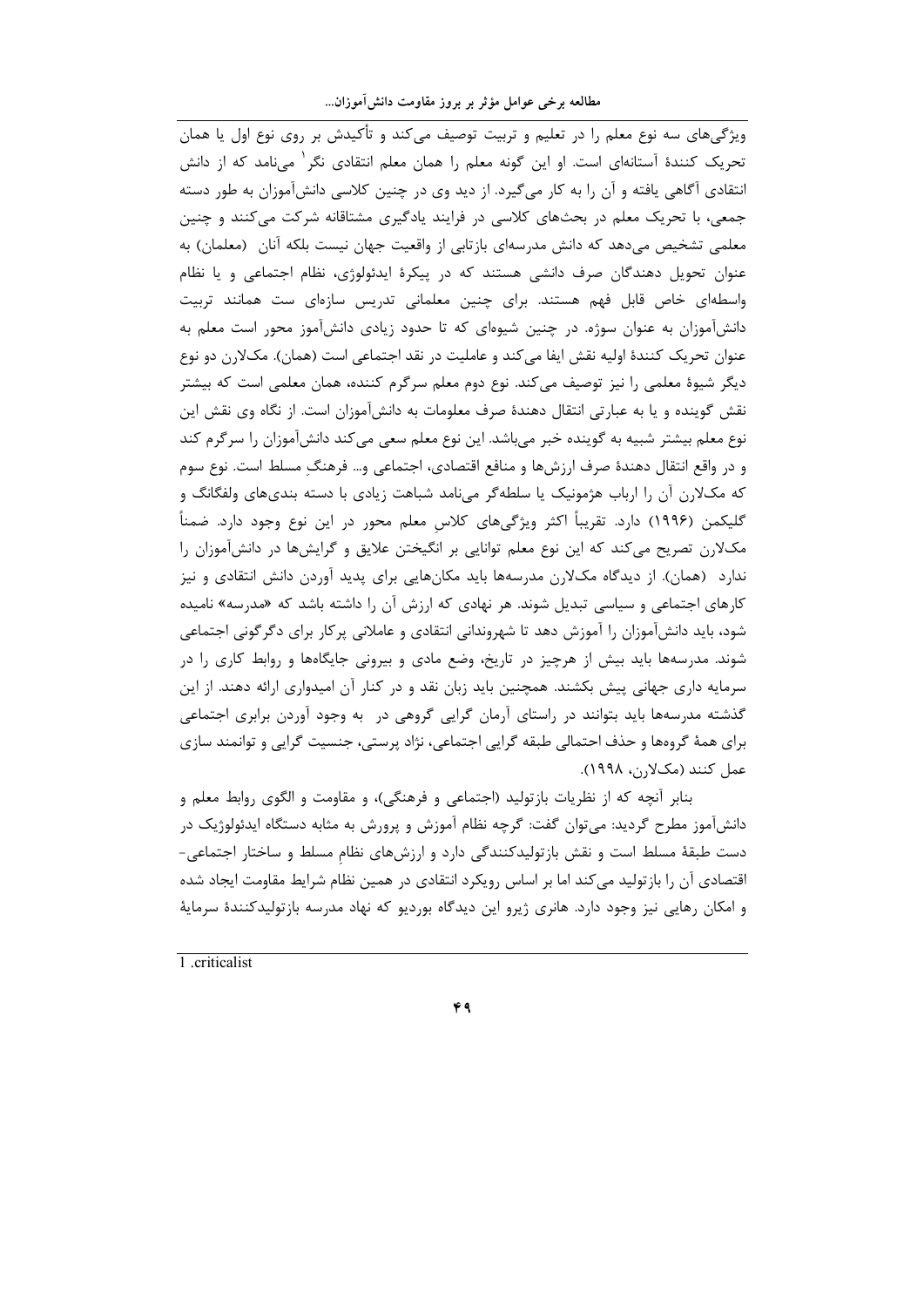فرهنگی است را قبول می کند، اما اضافه می کند دانش آموزان در برابر هنجارها و ایدئولوژیهای ارائه شده دست به مخالفت و انتقاد نیز می;نند و این طور نیست که دانشآموزان به طور کامل در برابر هنجارهای مدرسه تمکین کنند. به عقیدهٔ ژیرو (۱۹۸۱،۱۹۸۳) مدرسه از طرفی محل اعمال سلطهٔ نظام در قالب برنامههای درسی است و از طرفی هم این سلطه مجرایی است که موجبات رهایی را فراهم میکند، این رهایی به واسطه مقاومت دانشآموزان در برابر برنامههای درسی و نیروهای هژمونیک مدرسه فراهم میگردد. به این دلیل مدرسه محل تناقض میباشد، که هر دو مسئلهٔ سلطه ٰ و رهایی آ را در درون خود دارد. اما ما باید به رهایی توجه داشته باشیم موجبات آن را از طریق دانش انتقادی فراهم کنیم. بنابراین وی یکی از راههای مهمی که سبب رهایی میشود دانش انتقادی است. بر اساس تئوری ژیرو معلم باید با دانشآموزان رابطهٔ انتقادی داشته باشد. تفکر انتقادی در مدارس سبب توانمندسازی دانشآموز میگردد. مکلارن (۱۹۸۸) نیز همانند ژیرو، در محیط کلاس، تأکید اصلی اش بر بهکارگیری دانش انتقادی در جهت رهایی بخشی است، تقسیم بندی که وی از انواع معلمها و نحوهٔ رابطه با دانشآموز |رائه میدهد (تحریک کنندهٔ آستانهای یا همان انتقادی نگر، سرگرم کننده و مستبد) بر اساس میزان به کار گیری معلم از دانش انتقادی در کلاس است. این سنخ شناسی مکلارن منطبق با انواع رهبری در کلاس، ولفگانگ و گلیکمن (۱۹۹۶) میباشد. در همهٔ این سنخ شناسیها سه نوع رابطه در کلاس بین معلم و شاگرد شناسایی شده است. ملاک طبقه بندی پیتر مکلارن همانگونه که بیان شد بر اساس میزان بهکارگیری معلم از دانش انتقادی و بحث و گفتوگوی آزادانه در کلاس است. در طبقه بندی ولفگانگ و گلیکمن ملاک، نوع تعامل معلم با دانشآموزان و مدیریت و رهبری وی در کلاس است به این ترتیب که معلم به چه میزان در تعامل خود با دانشآموز استقلال آنان را سلب می کند و تا چه حدی آنان را در انجام تکالیف یا گفتوگوی در کلاس آزاد میگذارد. بنیان تقسیم بندی بتیز (۲۰۰۰ به نقل از آقا حسینی و صفوی زاده،۱۳۸۶) نیز بر طیفی از مداخلهٔ زیاد تا عدم مداخله قرار گرفته است. آنچه که این سه نوع تقسیم بندی بر آن تأکید دارند آن است که هر زمان رابطهٔ بین معلم و شاگرد بر مبنای گفتوگو، مداخلهٔ کمتر و به موقع، تعامل و مشاركت بنياد نهاده باشد، احتمالاً معلم بيشترين موفقيت و كلاس بيشترين كارايي را خواهد داشت. همهٔ این ویژگیها تنها در مدل مشارکتی یا تعامل- گفتوگو یافت میشود که نظریه پردازان مذکور به طور نظری بر آن توافق دارند. به این ترتیب بر اساس تئوری ژیرو و مکلارن ٍ مقاومتی که در برابر هنجارهای مدرسه از سوی دانش[موزان بروز می کند، برخاسته از روابط انتقادی بین معلم و دانش[موز است. سنخ مقاومت دانشآموزان مدارس جامعهٔ آماری ما از نوعی است که در آن معلمان انتقادی نگر محرک مقاومت دانشآموزان در برابر هنجارهای ایدئولوژیک میباشند. این رابطه به تبع تفکر انتقادی

1 domination

2. emancipation

 $\Delta$ .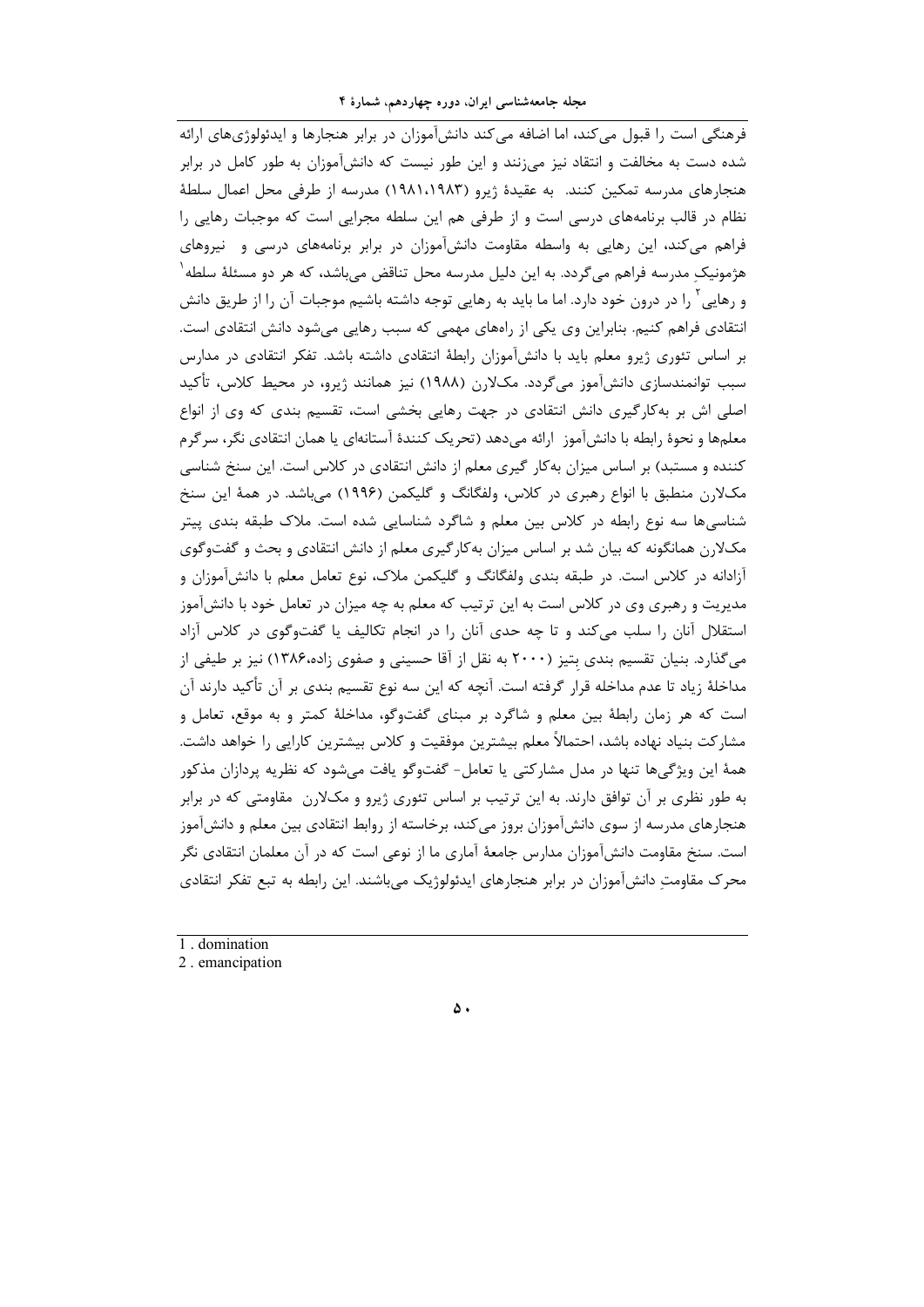رابطهای انتقادی خواهد بود و بنابراین دانش آموز در برابر هنجارهای ایدئولوژیک مقاومت خواهد نمود. باید این نکته را یادآوری کرد که نظام آموزش و پرورش ایران به عنوان یک نظام ایدئولوژیک پیش فرض مسلم این پژوهش است. چرا که هم خود نظام با برنامههایی که برای مدارس تنظیم میکند، مدعی این امر است و هم پژوهشهای قبلی (پیوندی، ۱۳۷۸؛ رضایی، ۱۳۸۴) این امر را به اثبات رساندهاند. بنابراین مقاومت دانش آموزان در برابر هنجارهای مدرسه حاصل انتقال دانش انتقادی معلمان به دانشآموزان است و این سنخ مقاومت با رفتار انحرافی دانشآموز در برابر شیوههای استبدادی و سنتی تعلیم و تربیت متفاوت است. نوع دیگر مقاومت که در این پژوهش در بارهٔ آن بحث کردیم مقاومت حاصل از برخورداری از سرمایهٔ فرهنگی است. بر اساس تئوری بوردیو مدرسه به بازتولید سرمایه فرهنگی کمک میکند، از طرفی وی مدعی این است که دانشآموزانی که از سرمایه فرهنگی بالاتری برخورداند از قدرت چانه زنی و امکان بیشتری برخوردارند، اما ژیرو گرچه اصل نظریه بازتولید فرهنگی بوردیو را قبول میکند اما اضافه میکند که برای نظام آموزش و پرورش بازتولید امری مسلم نیست و همیشه امکان مقاومت در برابر هنجارهای مدرسه از سوی دانشآموزان وجود دارد. تحقیقات جکسون نیز نشان داد که دختران و پسران دانشآموز به دنبال این بودند که با استفاده از دستیابی به اشکال متفاوت سرمایه فرهنگی و از طریق چانه زنی پایگاه اجتماعی خود را حفظ نمایند (فورچون،۲۰۱۰). دستیابی به منابع و روشی که میتواند به دانشآموزان کمک کند در برابر گفتمان کار آموزشی غیر جذاب چانه زنی کنند، رابطه آشکاری با سرمایه نمادین ٰ پیر بوردیو دارد. البته همه دانشآموزان در به کارگیری چنین ظرافتی در چانه زنی موفق نیستند، در اینجا برخورداری از اشکال مختلف سرمایه برای برخی دانشآموزان نسبت به دیگران کار را آسانتر میکند (فورچون،۲۰۱۰). بنابراین ادعای دیگر این پژوهش این است که برخورداری از سرمایه فرهنگی بیشتر قدرت چانه زنی دانشآموز را در برابر هنجارهای ایدئولوژیک مدرسه را بیشتر می کند و منجر به این می شود که دانش آموزان در مقابل این هنجارها مقاومت کرده یا آنها را ردّ کنند.

فرضيههاي يژوهش

**فرضیه اول:**بین نوع رابطه معلم– دانش آموز و بروز مقاومت در مقابل هنجارهای مدرسه ارتباط معنادار وجود دارد. اگر روابط بین معلم و دانشآموز بیشتر از نوع تعامل- گفتوگو باشد، امکان بیشتری وجود دارد که مقاومت در دانشآموز فعال شود.

1. symbolic capital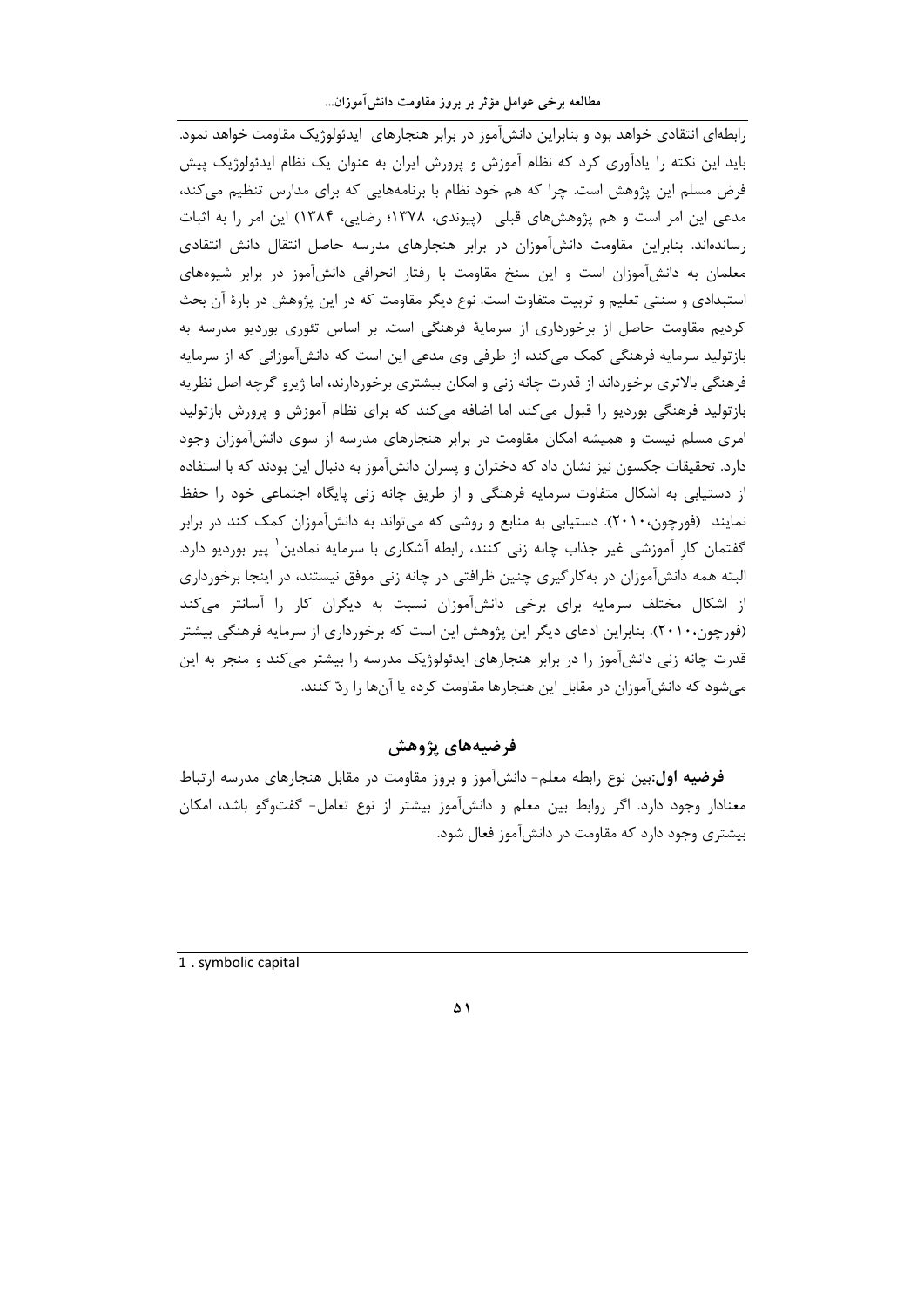**فرضیه دوم**:بین میزان سرمایه فرهنگی دانشآموز و بروز مقاومت در مقابل هنجارهای مدرسه رابطهٔ معنادار وجود دارد. به هر میزان که دانشآموز از سرمایه فرهنگی بالاتری برخوردار باشد، احتمال بیشتری وجود دارد که مقاومت در وی فعال شود.

# روش تحقيق

پژوهش حاضر پژوهشی تبیینی از نوع مقطعی است که به صورت پیمایش و با ابزار پرسشنامه انجام شده است. جمعیت آماری این پژوهش تعداد ۹۰۱۹۷ نفر شامل کلیه دانشآموزان پسر دبیرستانی ٔ مدارس عادی دولتی روزانه و غیر انتفاعی می باشند که در پایههای اول، دوم و سوم متوسطه در سه رشتهٔ علوم انسانی، علوم تجربی و ریاضی و فیزیک در سال تحصیلی ۹۰-۸۹ در شهر تهران در مناطق نوزده گانه مشغول به تحصیل بودهاند. نمونه این پژوهش سه منطقه ۲، ۱۱ و ۱۷ هستند که از بین مناطق نوزده گانه آموزش و پرورش تهران به صورت خوشهای با احتمال متناسب با حجم خوشه، به تعداد ۳۰۶ نفر انتخاب شدند. اما برای غلبه بر مشکلات ناشی از بی جوابی، تعداد ۳۳۰ پرسشنامه را توزیع نمودیم. از این تعداد ۳۲۳ عدد پرسشنامه از سوی پاسخگویان عودت گردید که ۱۳ مورد از آنها نیز به صورت کامل پاسخ داده نشده بودند و بنابراین آنها را از تحلیل نهایی کنار گذاشتیم. بر این اساس، تحلیل نهایی دادهها با ۳۱۰ عدد پرسشنامه آغاز گردید. در این پژوهش برای این که نمونه گیری از دقت بالایی برخوردار باشد، یک مطالعهٔ مقدماتی با ۴۰ مورد پرسش نامه انجام دادیم واریانس نمونه نیز از این طریق محاسبه گردید. به این ترتیب که از مولفههای متغیر وابسته شاخصی ساخته شد و واریانس کل در فرمول قرار داده شد.

## تعریف نظری و عملیاتی متغیرها

**مقاومت (متغیر وابسته**): رفتار توام با مخالفت دانشآموز در مقابل هنجارهای مدرسه، که مشروعیت، اهمیت و قدرت مدرسه را به چالش می کشد (ژیرو، ۱۹۸۳؛ اپل، ۱۹۷۹). پیتر مکلارن دو نوع مقاومت را از هم تفکیک می کند: مقاومت فعال و مقاومت منفعل. وی مقاومت فعال را عملی آگاهانه میداند، برای مثال شکل خاص رفتار فیزیکی (مخالفت آمیز) در کلاس درس و مقاومت منفعل را عمل ناآگاهانهٔ زیر یا گذاشتن دستورالعملهای هنجاری مسلط مدرسه تعریف میکند. دستور العملهايي هنجاري كه اغلب بهصورت ضمني در ميان روابط كلاس درس و مدرسه گنجانده مي شود. (مکلارن ۱۹۸۵، ۸۷).

#### Δ٢

۱ - از دلایل اصلی که سبب شد جمعیت آماری این پژوهش محدود به جنس مذکر باشد این بود که امکان حضور پژوهشگر مرد در مدارس دخترانه وجود نداشت.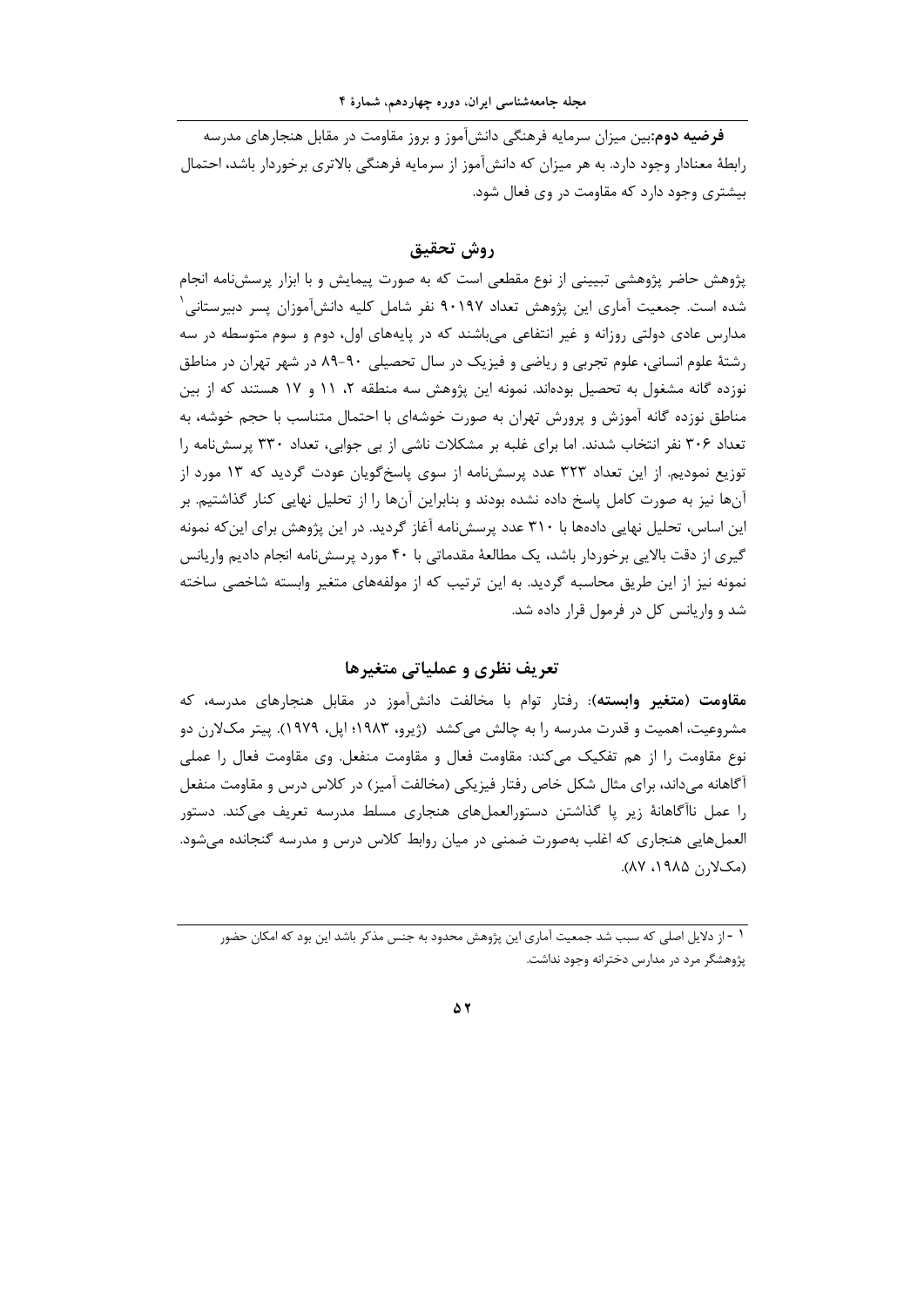هنجارهای مدرسه (نظام هنجاری مدرسه): معیارهایی هستند که حول ارزشهای اصلی نظام آموزش و پرورش شکل گرفته و به صورت نقشهای مورد انتظار از دانشآموزان، عینیت می یابند. هنجارهای درون مدرسه بر اساس اهداف کلان نظام آموزش و پرورش از سه هدف تربیتی، انضباطی و آموزشی مشتق میشوند، بنابراین دارای سه بُعد: الف) هنجارهای مربوط به اعتقادات و مناسک دینی ب) هنجارهای مربوط به نظم و مقررات ج) هنجارهای مربوط به آموزش و کلاس درس بوده و هر کدام از این ابعاد دارای مولفههایی هستند که برای سنجش متغیر مقاومت هریک از مولفههای مذکور در قالب گویههای سوالی در پرسشنامه به صورت یک طیف ۵ قسمتی۔(ازکاملاً موافق تا کاملاً مخالف) در قالب طیف لیکرت از دانشآموز پرسیده شد و سپس نمرات خام هر سه بعد با هم جمع شد و نمره کلی مقاومت دانشآموز در برابر هنجارهای مدرسه حاصل گردید.

| مولفهها                                            | ابعاد                 |
|----------------------------------------------------|-----------------------|
| ⊣حکام اسلامی را میشناسد و به آنها التزام عملی دارد |                       |
| -در مناسک مذهبی مانند نماز جماعت، زیارت عاشورا     | هنجارهاى اعتقادى      |
| و…شر کت می کند                                     |                       |
| -در جشن سیاسی مربوط به سالگرد انقلاب شرکت فعالانه  |                       |
| دار د                                              |                       |
| -در فعالیتهای سیاسی و مذهبی مدرسه مشارکت میکند     |                       |
| -همیشه در صبحگاه به موقع حاضر میشود                |                       |
| -پوشش اسلامی را رعایت می کند                       |                       |
| اصلاح موي سر متناسب با شئون دانشآموزي              |                       |
| خود داری از به کار بردن وسایل تجملی و آرایشی       | هنجارهای مربوط به نظم |
| -لوازم غیر ضروری با خود به مدرسه نمیآورد           |                       |
| -در محیط مدرسه اقدام به خرید و فروش نمی کند        |                       |
| ⊣موال مدرسه را تخريب نمي كند                       |                       |
| -به معلمان و اولیاء مدرسه احترام میگذارد           |                       |
| -در كلاس درس غيبت غير موجه نمي كند                 | هنجارهای آموزشی       |
| -آزمونهای مدرسه را بدون تخلف پشت سر میگذارد        |                       |

جدول شمارهٔ ۱. ابعاد و مولفههای مربوط به متغیر مقاومت دانش آموز در برابر هنجار

مفهوم رابطهٔ معلم– دانش آموز (متغیر مستقل ۱) در این پژوهش برای سنجش این متغیر به تبعیت از ولفگانگ <sup>۱</sup> و گلیکمن <sup>۲</sup> (۱۹۹۶) الگوهای رابطه معلم– دانش آموز را در کلاس به سه نوع الگوی

1. C.H. Wolfgang

2. C.D. Glickman

 $\Delta \Upsilon$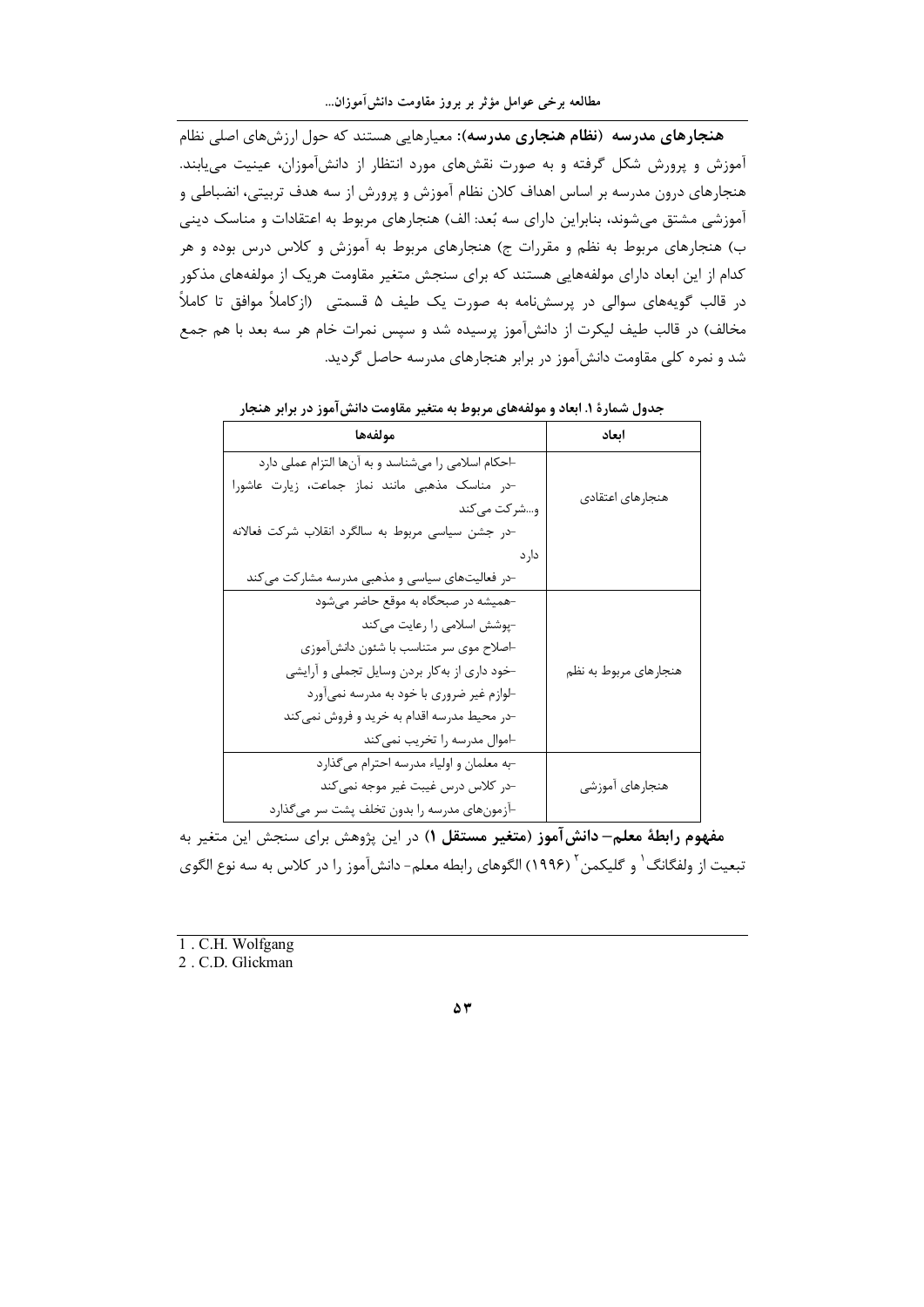مداخله گرا<sup>י</sup>، الگوی تعامل گرا<sup>۲</sup> (تعامل- گفتوگو) و الگوی عدم مداخله <sup>۳</sup> (بی تفاوت) تقسیم نمودهایم. سپس مولفههای هر الگو (سبک) را با توجه به ویژگیهایی که آنان برای هر کدام از الگوهای رابطه معلم و دانشآموز ذکر نمودهاند از طریق سوالی در قالب طیف ۵ قسمتی از دانشآموز جویا شدهایم. با این شیوه در واقع میخواهیم بدانیم که کدام سبک از رابطه بین معلم و دانشآموز در کلاسهای نمونهٔ آماری ما بیشتر رواج دارد، تا از این طریق بتوانیم اثرات این الگو یا سبک را بر رو ی متغیر وابسته یعنی مقاومت دانشآموز در مقابل هنجارهای مدرسه را مورد سنجش قرار دهیم. <sup>۲</sup> نمرات سه الگو جداگانه جمع و تأثیرشان بر مقاومت محاسبه شد.

| معرفها                                                                                                                                                                                                                                                                                                                                                             | اىعاد                                          | مفهوم       |
|--------------------------------------------------------------------------------------------------------------------------------------------------------------------------------------------------------------------------------------------------------------------------------------------------------------------------------------------------------------------|------------------------------------------------|-------------|
| - معلم نظارت مداوم بر يادگيري دانشآموز دارد.<br>-معلم موضوعات درسی و تکالیف را از قبل سازماندهی میکند.<br>-معلم گروهها را هدایت می کند.<br>-تعاملات كلاسي در حيطه برنامه درسي است.<br>-معلم سیستم پاداش دهی را مشخص می کند.<br>-معلم قوانین کلاس را تعیین میکند.                                                                                                   | سمع<br>رايانه)<br>خله گرایانه<br>بدادی یا سلطه | ِ<br>لِهِ   |
| حانش آموزان فعاليت روزانه را تعيين مي كنند.<br>-دانشآموزان مواد آموزشي كلاس را انتخاب مي كنند.<br>-دانشآموزان مسوولیت نظارت بر یادگیری خود را بر عهده دارند.<br>-دانشآموزان در پیروی از علایق خود آزادند.<br>حفظ احترام و روابط دوستانه در كلاس اهميت دارد.<br>-دانشآموزان قوانین کلاس را مشخص می کنند.<br>−ارزیابی پیشرفت دانشآموز در مقایسه با خودش صورت میگیرد. | مداخله<br>્રિ<br>تفاوت)                        | – دانش آموز |

جدول شمارهٔ ۲. شاخص ولفگانگ و گلیکمن از سبکهای رابطه معلم- دانش آموز در کلاس

- 2 . interactionist
- 3 . non-intervention

 $\Delta \hat{Y}$ 

<sup>1 .</sup> interventionist

۴ - در این پژوهش بر پایه فضای تئوریکی ًموجود و تحقیقات پیشین در این زمینه، رابطه معلم- دانشآموز به سه دسته تقسم شده: رابطه مداخله گرا، رابطه عدم مداخله یا بی تفاوت و رابطه تعامل گرا یا تعامل-گفتوگو که متعادل، مشارکتی یا دموکراتیک نیز خوانده می شود.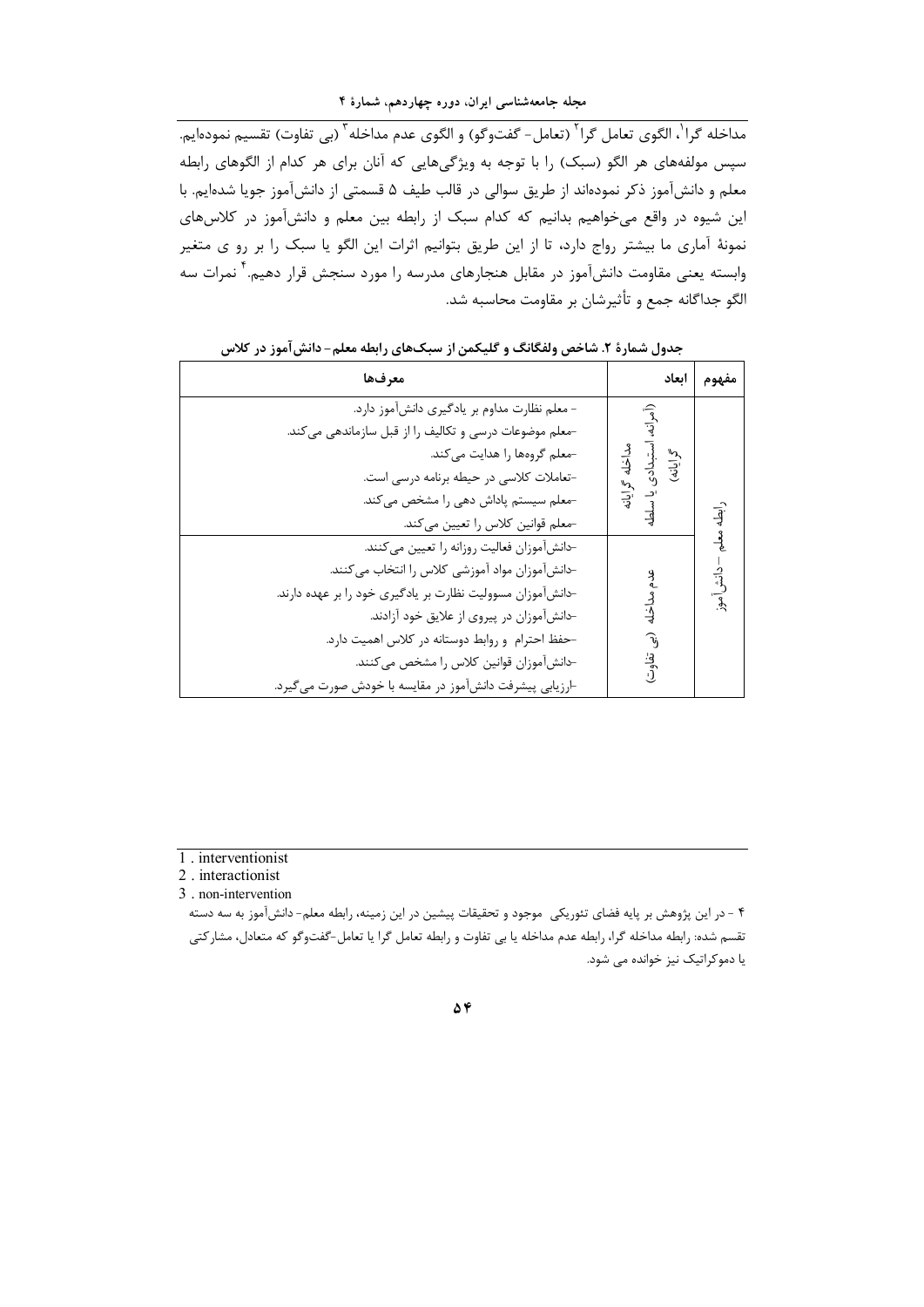مطالعه برخی عوامل مؤثر بر بروز مقاومت دانش آموزان...

| -دانشآموزان فعالیتهای روزانه را پیشنهاد میکنند.                         |                |  |
|-------------------------------------------------------------------------|----------------|--|
| -معلم و دانشآموز در تعیین اهداف درسی، برنامه کلاسی و سازماندهی مواد     |                |  |
| آموزشی مشارکت دارند.                                                    | <u>د:</u><br>گ |  |
| -دانشآموزان یادگیری خود را ارزیابی میکنند.                              |                |  |
| -گروهها با نظر دانشآموزان سازماندهی میشوند.                             | ایاته          |  |
| حل مسائل انضباطي در يک فرايند مذاكره صورت مي گيرد.                      |                |  |
| -تعاملات گروهی اهمیت دارد.                                              |                |  |
| -معلم و دانشآموزان در تعیین قوانین کلاس مشارکت دارند.                   |                |  |
| -دانشآموزان در بحثهای گروهی یکدیگر را نقد کرده و درباره رفتار خود قضاوت | જી             |  |
| مى كنند.                                                                |                |  |

سرمایه فرهنگی (متغیر مستقل ۲): مفهوم سرمایه ی فرهنگی از نظر بوردیو، به مجموعهای از توانمندیها و عادت ها و طبع های فرهنگی، شامل: دانش، زبان، سلیقه یا ذوق و سبک زندگی، دلالت می کند. انتقال سرمایه ی اقتصادی از نسلی به نسل دیگر از طریق ارث و میراث صورت می گیرد، در حالي كه انتقال سرمايهٔ فرهنگي امري پيچيدهتر است (بورديو وپاسرون،١٩٧٧). در اين پژوهش براي سنجش سرمایه فرهنگی دانشآموز با توجه به نظریه بوردیو که سرمایه فرهنگی را در سه بعد تقسیم بندی نمودهاند، آن را به ابعاد سه گانه تجسم یافته (حالت درونی شده)، **عینیت یافته** و نهادینه شده تقسیم بندی کرده و مولفههای مربوط به هر کدام از ابعاد سرمایه فرهنگی را به صورت سوال مطرح نمودهایم، در طرح سوالات سعی کردهایم از تحقیقات قبلی در زمینهٔ سرمایه فرهنگی دانشآموزان (شارع پور و خوشفر ۱۳۸۱؛ کاکاوندی، ۱۳۸۸) استفاده نماییم.

جدول شمارهٔ ۳. ابعاد و مولفههای متغیرسرمایه فرهنگی دانشآموز

| مولفه                                                                  | ابعاد       |
|------------------------------------------------------------------------|-------------|
| هنر و مهارت- گرایشهای فرهنگی (شامل کالاها و مصارف فرهنگی مانند دیدن    | تجسم يافته  |
| تئاتر، رفتن به کنسرت موسیقی، رفتن به سینما، تهیه و دیدن فیلمهایی که در | (حالت دروني |
| جشنوارهها برنده شدهاند)- میزان مطالعه (کتاب، روزنامه و مجله)           | شده)        |
| داشتن وسایل الکترونیک مثل تلوزیون، کامپیوتر، ماهواره، اینترنت- داشتن   | عينيت يافته |
| تابلوهای با ارزش هنرهای دستی و نقاشی- داشتن کتابخانه و تعداد کتابهای   |             |
| مرجع                                                                   |             |
| سطح تحصیلات دانشگاهی- مدارج و مدارک معتبر علمی و هنری، موفقیتهای       | نهادينه شده |
| تحصیلی و علمی                                                          |             |

برای به دست آوردن شاخص کلی سرمایه فرهنگی نمره سه بعد آن جداگانه با توجه به سوال مربوط به آن بعد سنجیده شده و مجدداً کدگذاری شدهاند که به سه مقوله پایین (۱)، متوسط (۲) و بالا (٣) تقسیم گردیده و با جمع آنها شاخص کلی سرمایه فرهنگی دانشآموز به دست آمد.

 $\Delta \Delta$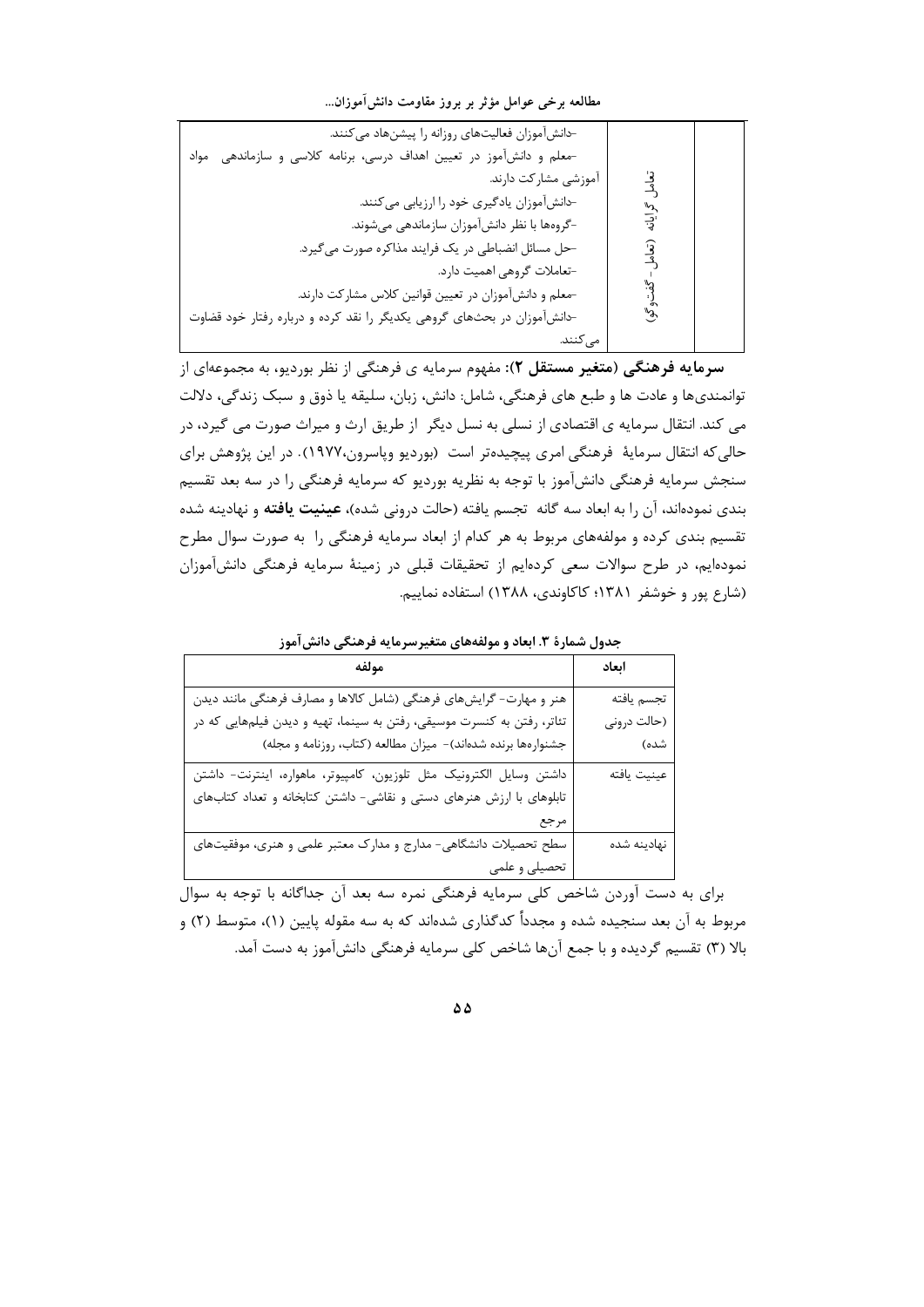| --- - -          |         |    |                            |    |       |  |            |
|------------------|---------|----|----------------------------|----|-------|--|------------|
| سرمايه فرهنگي كل |         |    | عينيت يافته<br>نهادينه شده |    |       |  | تجسم يافته |
| يائين            | زیر ۵   |    | يائين                      |    | يائين |  | يائين      |
| متوسط            | ۵ تا ۷  |    | متوسط                      |    | متوسط |  | متوسط      |
| YL               | بالای ۷ | ىپ | بالا                       | سه |       |  |            |

مجله جامعهشناسی ایران، دوره چهاردهم، شمارهٔ ۴ حدول شوارۂ ۴ ساخت شاخص کا بسیواله فرهنگ

### اعتبار و پایایی پژوهش

در این پژوهش برای کسب اعتبار لازم معرفها ضمن انجام آزمون مقدماتی با ۴۰ مورد در نمونه آماری مشابه با رجوع به اساتیدی که در حوزه جامعهشناسی آموزش و پرورش تخصص داشتند نظرات آنها را در رفع برخی ایرادات و ابهامات گویهها و معرفها جویا شده و بدین وسیله اعتبار صوری شاخصها بررسی شد و حتی الامکان از گویهها و معرفهای شناخته شده استفاده گردید و برای کسب اعتبار سازهای با توجه به نظریه مقاومت، ارتباط و انطباق گویهها با مباحث و دیدگاههای مطرح شده در این نظریه مورد بررسی قرار گرفت. برای بررسی پایایی گویههای مربوط به متغیر مقاومت از ضریب آلفای کرونباخ استفاده گردید که ضریب آلفا برای بُعد مقاومت در برابر هنجارهای اعتقادی ۰/۸۸۳ و برای بُعد مقاومت در برابر هنجارهای آموزشی ۰/۷۲۲ و برای بُعد مقاومت در برابر هنجارهای مربوط به نظم ۱۷۹۵۰ و برای متغیر رابطه معلم- دانش آموز ۱۸۳۲۰ و برای ابعاد متغیر سرمایه فرهنگی تجسم يافته ٠/٨٣٧، نهادينه شده ٠/٧۶۶، عينيت يافته ٠/٨٢١، بدست آمد.

# يافتەهاي يژوهش

**یافتههای توصیفی:** در نمونه مورد بررسی این پژوهش ۱۵۷ نفر از پاسخگویان معادل ۵۰/۶ درصد آنها در مدارس عادی- دولتی و ۱۵۳ نفر برابر با ۴۹/۴ درصد آنها در مدارس غیر انتفاعی مشغول به تحصیل بودهاند. پراکنندگی پاسخگویان به لحاظ پایه تحصیلی به این شرح میباشد: ۹۸ نفر در پایه اول معادل ۳۱/۶ درصد کل پاسخگویان، ۱۰۴ نفر در پایه دوم برابر با ۳۳/۵ درصد کل پاسخگویان و ۱۰۸ نفر در پایه سوم برابر با ۳۴/۹ درصد کل پاسخ گویان را تشکیل میدهند. رابطه معلم- دانشآموز، در میان ۷۴ نفر از پاسخ گویان، رابطه مداخله گرا بوده است که ۲۳/۵ درصد پاسخ گویان را در بر می گیرد. این رابطه برای ۱۶۱ نفر از پاسخ گویان برابر با ۵۱/۹ درصد کل آنها از نوع عدم مداخله (بی تفاوت) بوده است و ۷۵ نفر نیز ,ابطهای از نوع تعامل گرا با معلمان خود داشتهاند که ۲۴/۲ درصد کل یاسخ گویان را شامل می شوند.

 $\Delta \hat{r}$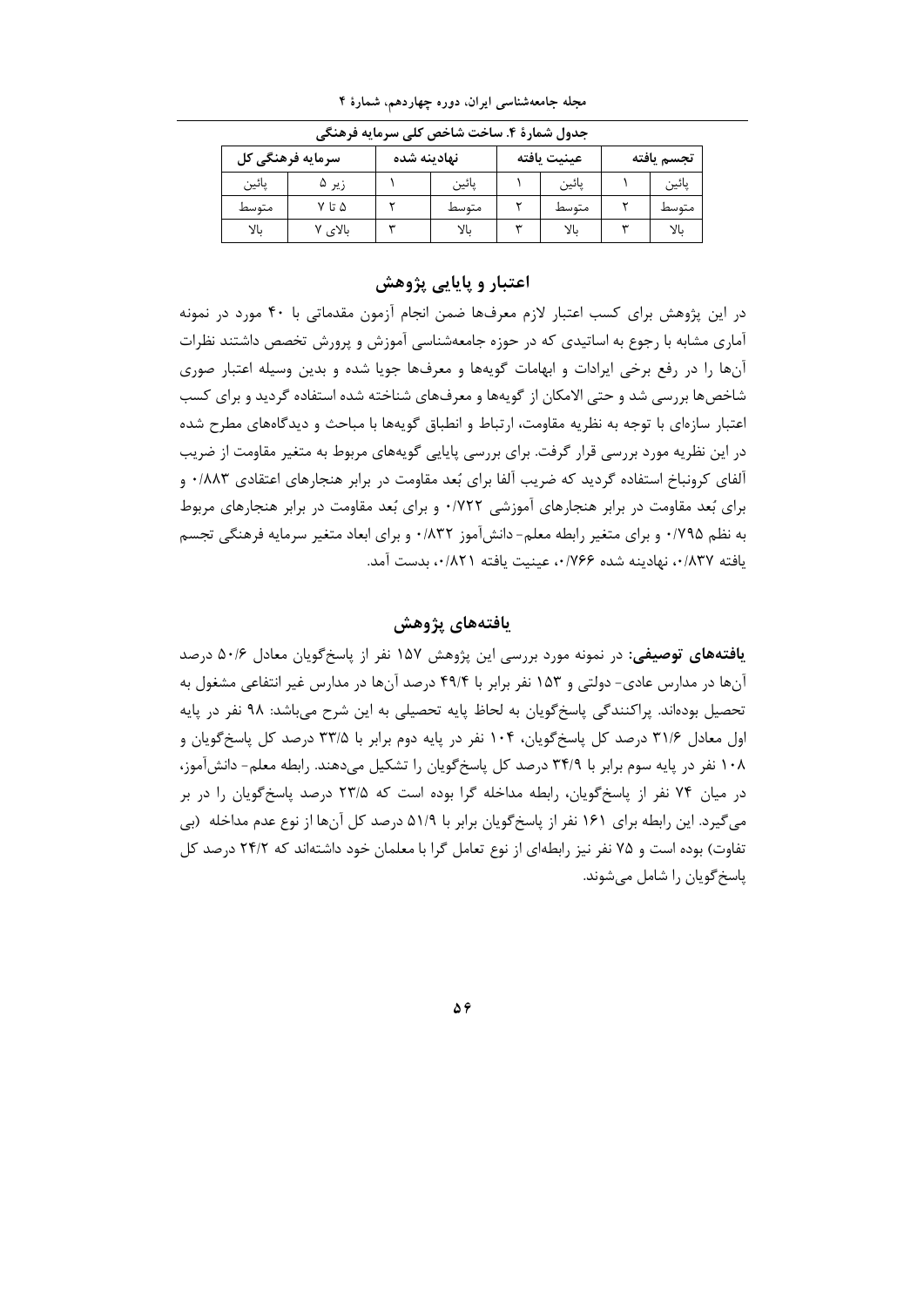| رابطه معلم- دانش آموز | شاخصهای توصیفی |
|-----------------------|----------------|
| ۳۱۵۶                  | ميانگين        |
| ۲۱ ۵۲                 | مىانە          |
| ۳ / ۴۳                | نما            |
| $.1$ ۴۶۴              | انحراف معيار   |
| .710                  | واريانس        |

مطالعه برخی عوامل مؤثر بر بروز مقاومت دانش آموزان...

.<br>جدول شمارهٔ ۵. شاخصهای مرکزی و پراکندگی متغیر رابطه معلم- دانش آموز

آنچنان که مشاهده میشود میانگین متغیر رابطه معلم- دانشآموز بالاتر از حد میانه آن میباشد. برای متغیر مذکور دامنه تغییرات ۲/۵۷، مینیمم توزیع ۲ و ماکسیمم آن ۴/۵۷ به دست آمد. توزیع فراوانی و درصدی سرمایه فرهنگی پاسخ گویان نشان میدهد که ۹/ ۳ درصد از پاسخ گویان از سرمایه فرهنگی پایین، ۶۳/۹ درصد از پاسخگویان در سطح متوسط و ۳/ ۳۲ درصد از آنان در سطح بالا قرار داشتهاند. جزئیات مربوط به ابعاد سه گانه سرمایه فرهنگی و شاخصهای مرکزی و پراکندگی در جدول ۶ آمده است. میانگین بعد نهادی شده سرمایه فرهنگی ۱/۴۴، در بعد عینیت یافته ۴/۷۸، و بعد تجسم یافته نیز ۳/۷۲ میباشد. آنگونه که دادههای توصیفی در رابطه با ابعاد سرمایه فرهنگی نشان میدهد حاکی از آن است که سرمایه فرهنگی دانشآموزان در بعد عینیت یافته به لحاظ میانگین، میانه و نما از دو بعد دیگر بالاتر بوده است.

|                 | سرمایه فرهنگی و ابعاد آن               |             |                                |  |  |
|-----------------|----------------------------------------|-------------|--------------------------------|--|--|
| شاخصهای توصیفی' | نهادینه شده                            | عينيت يافته | تجسم يافته                     |  |  |
| ميانگين         | ۲ / ۴۴                                 | 4 / YX      | ۳ / ۷۲                         |  |  |
| مىانە           | ۲۲ / ۱                                 |             | $\mathbf{r} \wedge \mathbf{v}$ |  |  |
| نما             | $1/\sqrt{5}$                           |             | $\mathbf{y} \mid \mathbf{y}$   |  |  |
| انحراف معيار    | $\cdot$ / $\setminus$ $\cdot$ $\wedge$ | ۳۱۴۵        | .75                            |  |  |
| واريانس         | $\cdot$ / $\cdot$ \ $\Upsilon$         | ነ ነ / አለ    | $\cdot$ / 195                  |  |  |

جدول شماره ۶. شاخهای مرکزی و پراکندگی سرمایه فرهنگی و ایعاد آن

متغیر وابسته پژوهش حاضر مقاومت در برابر هنجارهای مدرسه است و برای آن سه بعد هنجارهای اعتقادی، هنجارهای آموزشی و هنجارهای مربوط به نظم در نظر گرفته شده است. میانگین کل مقاومت ۵۰/۶۵ به دست آمد که این عدد برای میانه ۵۱ بود. دربین ابعاد مورد بررسی بالاترین درصد مقاومت دانشآموزان، مقاومت در برابر هنجارهای اعتقادی بوده است. یعنی ۵۱/۶ درصد از دانشآموزان نمونه آماری این پژوهش با هنجارهای اعتقادی مخالفت نمودهاند، در این بین ۲۴/۵

۵V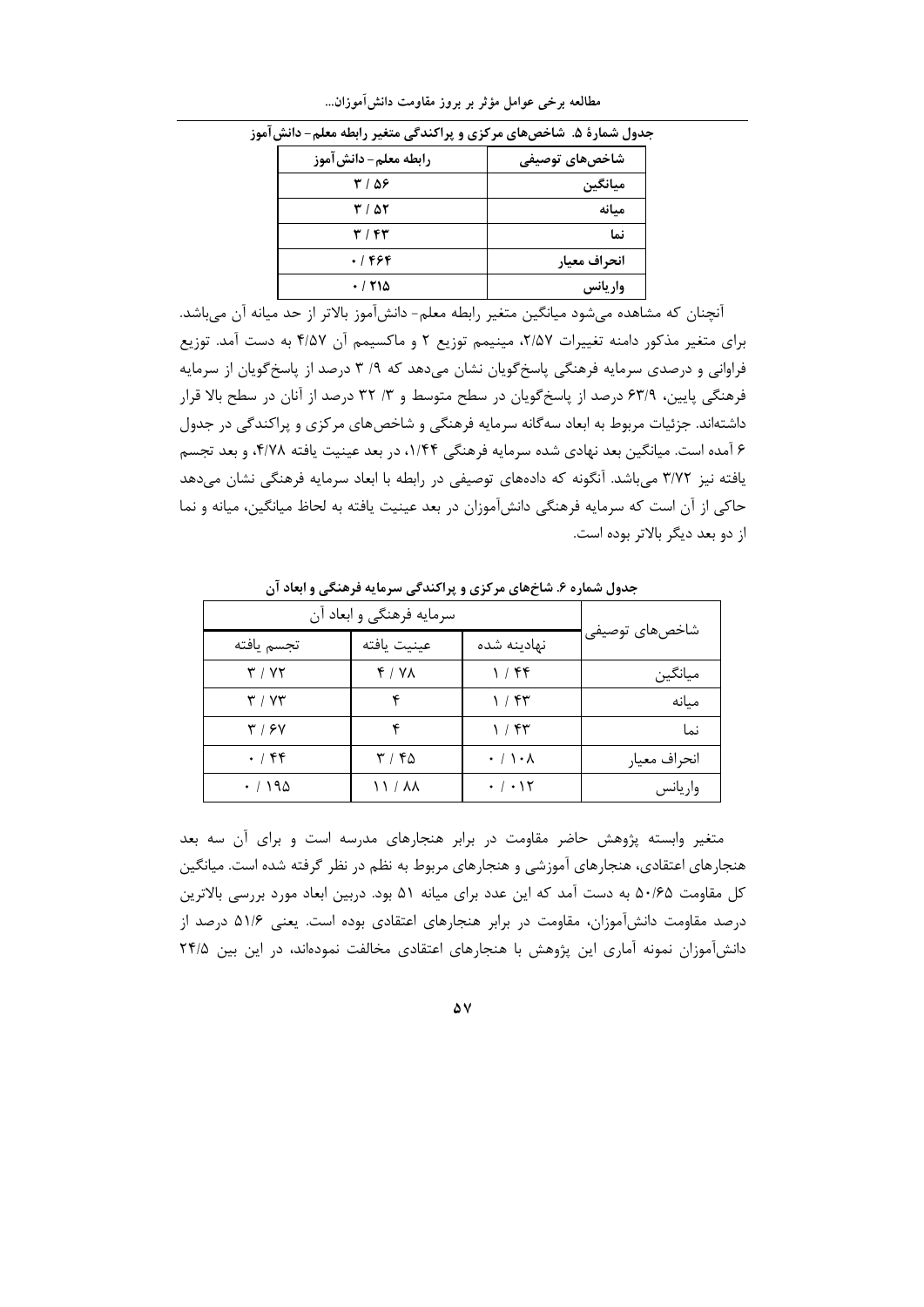مجله جامعهشناسی ایران، دوره چهاردهم، شمارهٔ ۴

 $\overline{C}$ درصد از آنان با هنجارهای آموزشی مخالفت نمودهاند و نهایتاً ۲۳/۹ درصد از آنها در برابر هنجارهای مربوط به نظم مخالفت نمودهاند. دامنه نمره مقاومت دانشآموزان بین ۲۷ تا ۶۵ در نوسان بوده و میانگین آن ۵۰/۶۵ و میانه توزیع ۵۱ بوده است. برای مقایسه پذیر شدن میانگینها آنها را بر اساس نمرات كسب شده (از ١ تا ۵) مقوله بندى نمودهايم، دامنه واقعى نمرات از ١/٩٣ تا ۴/۶۴ در نوسان بوده است. چنان که مشاهده می شود نمره میانگین مقاومت در برابر هنجار اعتقادی بالاتر از میانه آن بوده که نشان میدهد میزان مقاومت در این بعد از نمره حد وسط مقاومت بالاتر است، میانگین نمره مقاومت در بعد هنجارهای اعتقادی همچنین از نمره کل مقاومت و دو بعد دیگر بالاتر به دست آمده است.

|                                         | مقاومت دانشآموز و ابعاد آن | مقاومت           | شاخص های       |               |
|-----------------------------------------|----------------------------|------------------|----------------|---------------|
| هنجارهای مربوط به<br>نظم                | هنجارهای آموزشی            | هنجارهای اعتقادی | کل             | توصيفي        |
| 7707                                    | ۲۱۵۵                       | T/Y9             | ۳۱۶۲           | ميانگين       |
| $\mathbf{r}$ / $\mathbf{r}$             | $T / \Delta V$             | $T/N\Delta$      | 4198           | مىانە         |
| $\mathbf{r} \mid \mathbf{r} \mathbf{r}$ | T/N                        | $T/N\Delta$      | $T / \Delta V$ | نما           |
| .7801                                   | .7071                      | .751             | .791           | انحراف معيار  |
| .755                                    | .711                       | .778             | .751           | واريانس       |
| $f \cdot \cdot$                         | 7 / AF                     | $T/Y\Delta$      | Y/Y            | دامنه تغييرات |

جدول شمارهٔ ۷. شاخصهای مرکزی و پراکندگی متغیر وابسته مقاومت دانش آموز و ابعاد آن

## يافتەھاي تبيين*ي*

تحلیل دو متغیره: بررسی فرضیه اول: بر اساس ادعای فرضیه اول بین نوع رابطه معلم -دانشآموز و بروز مقاومت ارتباط معنادار و جود دارد به هر میزان که رابطه معلم و دانشآموز از نوع تعامل- گفتوگو (تعامل گرایانه) باشد، امکان بیشتری وجود دارد که مقاومت در دانشآموز فعال شود. در بررسی این فرضیه همبستگی دو متغیر نوع رابطه معلم− دانشآموز و بروز مقاومت با استفاده از آزمون پیرسون مورد ارزیابی قرار گرفت. بر اساس یافتههای این پژوهش در فاصله اطمینان ۰/۹۹ و سطح معنی داری ۰/۰۰۰ =  $\text{sig}_i$ ، میزان ۲ پیرسون ۱۳۸۴۰ به دست آمد که نشان می $\text{cis}_i$  داری 1 H معناداری بین این دو متغیر و جود دارد و جهت رابطه نیز مستقیم است، بنابراین H صفر رد و تائید میگردد. این به این معنی است که به هر میزان که معلم درون کلاس با دانشآموزان رابطه تعامل گرایانه داشته باشد، امکان بروز تفکر انتقادی را در دانشآموز فراهم م*ی ک*ند و این امکان در فضای ایدئولوژیک مدرسه سبب بروز مقاومت و مخالفت دانشآموز را در پی خواهد داشت.

#### **Δ**λ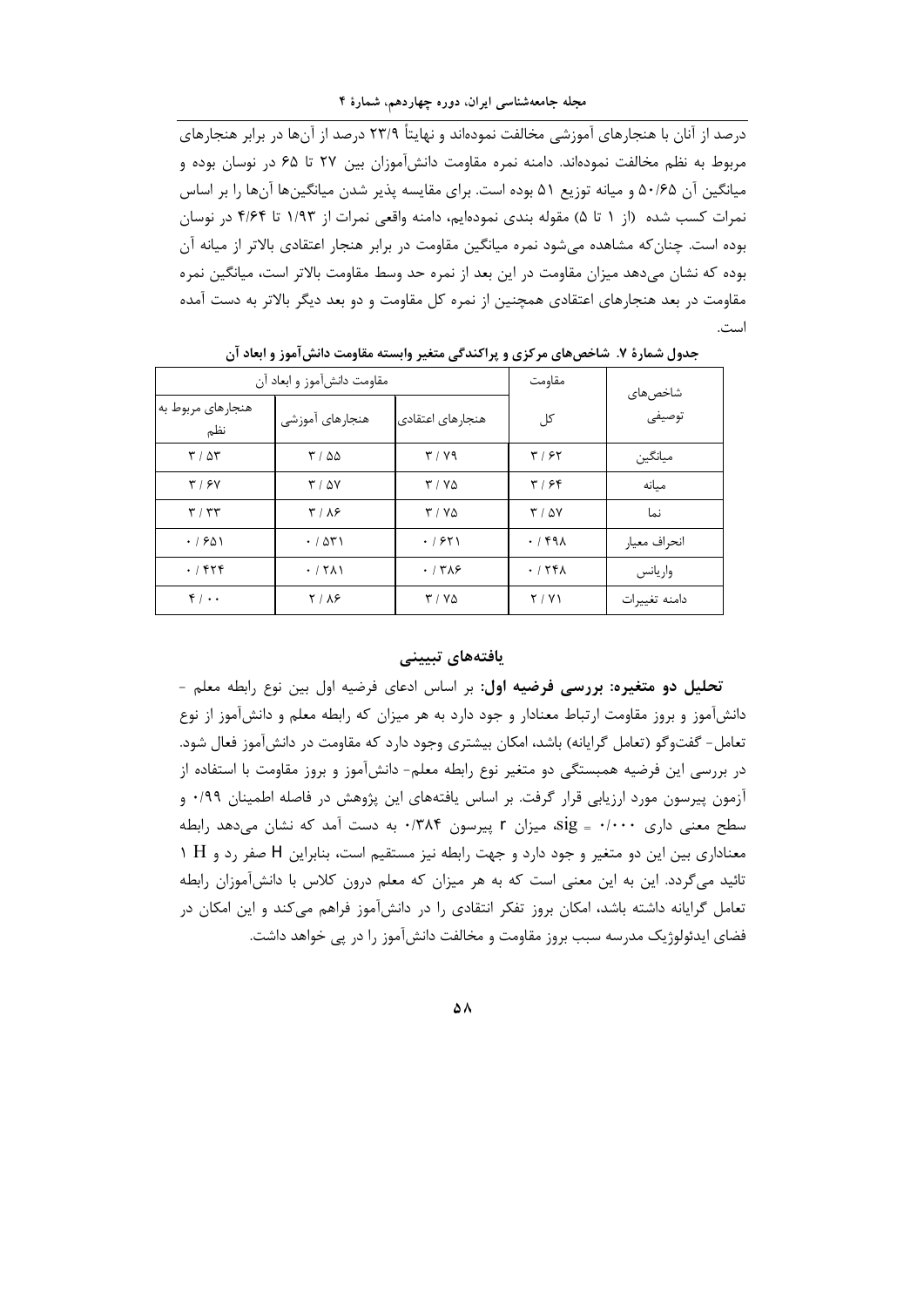**بررسی فرضیه دوم**: طبق ادعای فرضیه دوم به هر میزان که دانشآموز از سرمایه فرهنگی بالاتری برخوردار باشد به همان میزان احتمال می ود که در برابر هنجارهای مدرسه از خود مقاومت نشان دهد. بر اساس یافتههای این پژوهش در فاصله اطمینان ۰/۹۹ و سطح معنی داری ۰/۰۰۰ = sig، میزان r پیرسون برای متغیر سرمایه فرهنگی ۰/۴۳۹ به دست آمد بنابراین H صفر رد و H ۱ تائید می گردد و می توان گفت که بین دو متغیر رابطه وجود دارد. این رابطه نیز مستقیم است یعنی با افزایش میزان سرمایه فرهنگی دانشآموز میزان مقاومت در برابر هنجارهای مدرسه افزایش خواهد يافت. بين سرمايه فرهنگي و هرسه بعد مقاومت نيز رابطه مستقيم و مثبت وجود دارد.

| متغیر وابسته مقاومت دانشآموز و ابعاد آن |                              |                        |                         |                                          |                |
|-----------------------------------------|------------------------------|------------------------|-------------------------|------------------------------------------|----------------|
| نوع رابطه<br>معلم –<br>دانشآموز         | بعد هنجارهای<br>مربوط به نظم | بعد هنجارهای<br>آموزشی | بعد هنجارهای<br>اعتقادي | مقاومت دانشآموز در<br>برابر هنجارها (كل) | سرمايه فرهنگى  |
| $+1$ $\uparrow$ $\uparrow$ $\uparrow$   | $\cdot$ /۳۹                  | $\cdot$ /۴۱            | $\cdot$ /۴۰۱            | $\cdot$ /۴۳۹                             | مقدار r پیرسون |
| $\cdot$ / $\cdots$                      | $\cdot$ / $\cdots$           | $\cdot$ / $\cdots$     | $\cdot$ / $\cdots$      | $\cdot$ / $\cdots$                       | سطح معنی داری  |

جدول شمارهٔ ۸. بررسی رابطه مقاومت دانشآموز در برابر هنجار و سرمایه فرهنگی

## تحليل چند متغيره (رگرسيون خطي)

به منظور پیش بینی تغییرات متغیر وابسته (مقاومت دانشآموز) از طریق متغیر مستقل و تعیین سهم هریک از متغیرهای مستقل در تبیین متغیر وابسته تکنیک رگرسیون چند متغیره به کار گرفته شده است. در این روش کلیه متغیرهای مستقل گام به گام وارد تحلیل شده و اثرات متغیر مستقل بر روی متغیر وابسته بررسی گردید. نتایج به دست آمده از تحلیل رگرسیون نشان داد که از بین متغیرهای وارد شده فقط متغیر رابطه معلم- دانشآموز در مدل باقی ماند. مقدار Beta برای متغیر رابطه معلم-دانشآموز ۰/۸۸۵ به دست آمد و نشان داد که از بین متغیرهای مستقل تأثیر قویتری را بر متغیر وابسته مقاومت دانشآموز داشته است. این مقدار بتا نشان میدهد که میزان تغییر یک انحراف استاندارد در متغیر رابطه معلم- دانش آموز منجر به تغییر ۱٬۸۸۵ انحراف استاندارد در متغیر مقاومت دانشآموز خواهد شد.

|      | R Square            | Adjusted<br>Square          | Sig                 | متغير                      |
|------|---------------------|-----------------------------|---------------------|----------------------------|
| .798 | $\cdot$ / $\lambda$ | $\cdot$ / $\wedge$ ۳ $\vee$ | $\cdot$ / $\cdot$ . | رابطه<br>معلم–<br>دانش موز |

جدول شمارة ٩. ضرايب رگرسيون رابطه معلم- دانش آموز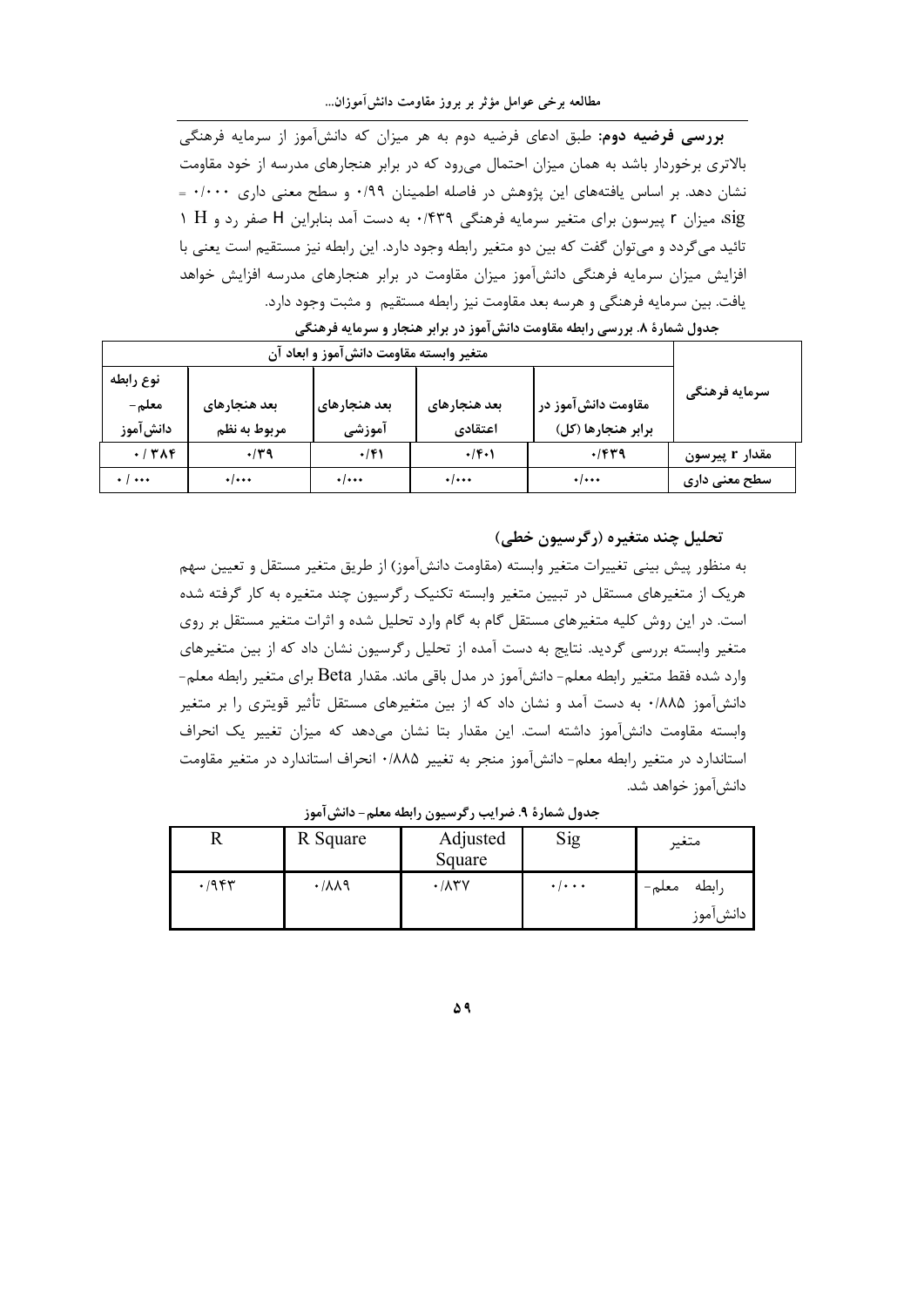بنابراین نسبتی از واریانس متغیر وابسته مقاومت دانش آموزان در برابر هنجار که توسط این مدل رگرسیونی تبیین شده ۸۸ درصد است و تغییرات باقیمانده متاثر از عوامل و متغیرهایی است که در يژوهش حاضر مدنظر نبودهاند.

## نتىجە گىرى

در پژوهش حاضر به دنبال این بودیم که مقاومت دانشآموزان در برابر هنجارهای مدرسه را تبیین کنیم در این راستا دو فرضیه مطرح شد و ادعای اولیه این پژوهش آن بود که نوع رابطه معلم-دانشآموز در بروز مقاومت دانشآموزان در برابر هنجارهای مدرسه می¤واند تأثیر گذار باشد و به این ترتیب که اگر روابط حاکم از نوع تعامل گرایانه (مشارکتی یا دموکراتیک) باشد امکان بیشتری برای مقاومت دانشآموزان فراهم میشود، به این دلیل که روابط تعامل گرایانه راه را برای توانمند سازی دانشآموز فراهم می کند تا با ویژگیهای انتقادی که در این نوع رابطه حاکم است در برابر فضای ایدئولوژیک مدرسه دست به مقاومت و مخالفت بزند. دادههای تجربی این تحقیق دلالت بر آن دارند که متغیر رابطه تعامل گرایانه (مشارکتی یا دموکراتیک) سهم مهمی را در تبیین متغیر مقاومت دانشآموز داشته است. طبق نتایج این پژوهش تقریباً نیمی از دانشآموزان مورد برسی، از خود مقاومت بروز دادهاند که از بین مقاومت در برابر هنجارهای اعتقادی، هنجارهای مربوط به نظم و هنجارهای اًموزشی بیشترین مقاومت در مقابل هنجارهای اعتقادی صورت گرفته است که تقریباً چیزی بیش از دو برابر نمره مقاومت دو بعد دیگر بهدست آمد. این مسئله علاوه بر نشان دادن چالشهای مدرسه در راه جامعهپذیری و همنوا ساختن دانشآموزان با هنجارهای موجود، یک دلالت نظری بسیار مهم نیز دارد و آن این که آلتوسر مدرسه را یک دستگاه ایدئولوژیک مهم می پنداشت اما نظریه پردازان انتقادی آموزش و پرورش، با نقد رهیافت وی، امکان مقاومت را نیز مطرح ساختند. یافتههای پژوهش حاضر، در واقع، تاییدی است تجربی بر دیدگاه نظری اندیشمندان انتقادی. شاید بتوان گفت که مدرسه در تولید پیامهای ایدئولوژیک در راستای بازتولید نظم اجتماعی و سیاسی مستقر، نهادی قوی و موفق است، اما رمزگشایی و مصرف نیز وجهی مهم و ضروری برای موفقیت دراین راستاست و مدرسه در این راه با چالش مواجه میشود چرا که مصرف این پیامها باید توسط سوژههای گفتمانهای موجود در مدرسه یعنی گفتمانهای دانشآموزی صورت گیرد و دانشآموزان، آن گونه که نتایج پژوهش حاضر نشان میدهند، با اعمال مقاومت در برابر این پیامها، میکوشند آنها را به نحو دلخواه خود مصرف کنند. رابطه میان سرمایه فرهنگی با مقاومت دانشآموز در هر سه بعد آن، معنی دار و مستقیم بوده است. سرمایه فرهنگی به رفتارهای مشروع اجتماعی راجع است و دسترسی کنشگران را به گفتمانهای متفاوت تسهیل میکند. دسترسی گفتمانی، افراد را با افکار، عقاید و دیدگاههای متفاوت آشنا میسازد، این امر قدرت چانه زنی افرادی که دارای سرمایه فرهنگی

 $\hat{\mathbf{z}}$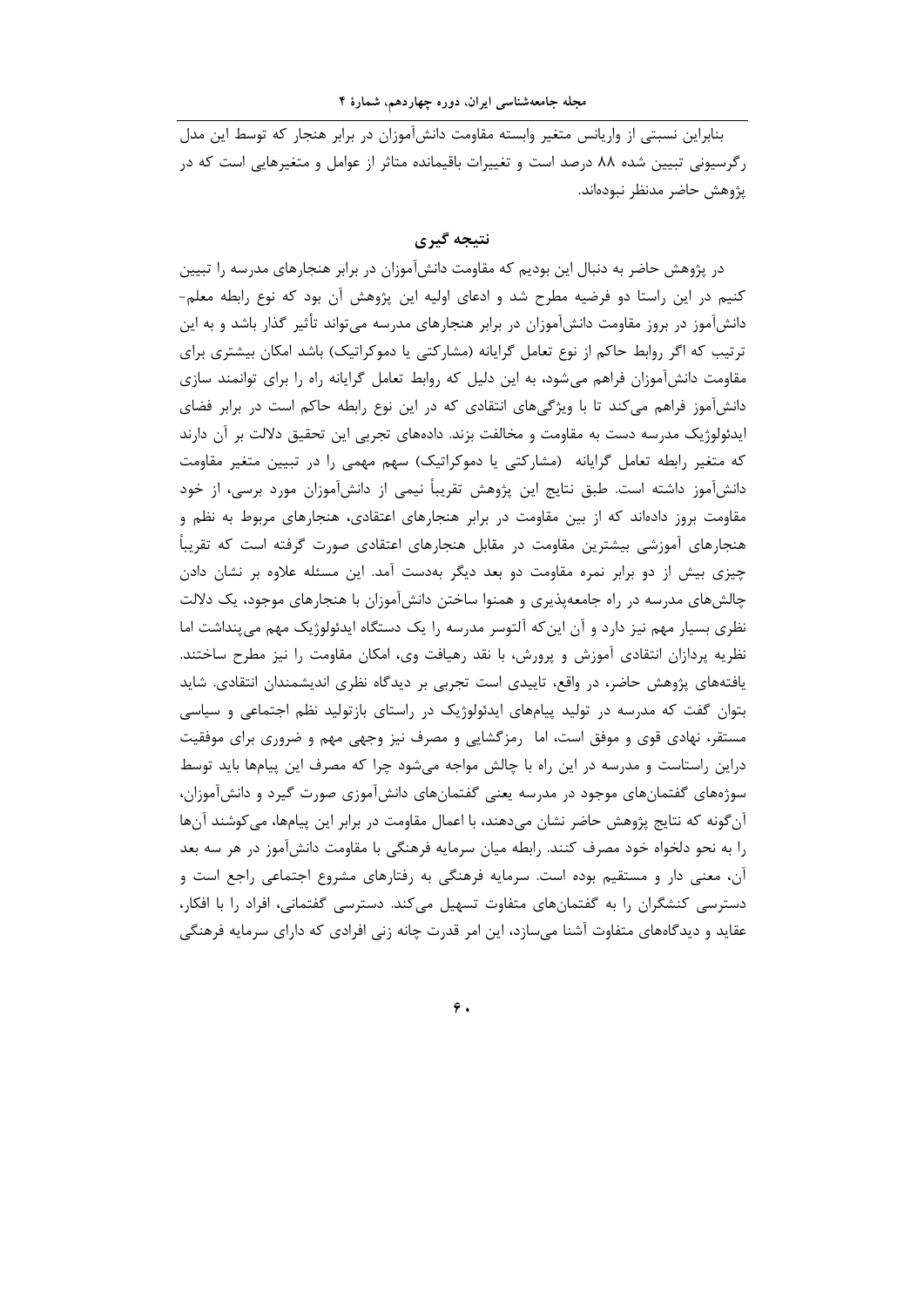.<br>سشتری هستند را افزایش می دهد در نتیجه امکان مقاومت در برابر هنجارهای حاکم (فضاهای ايدئولوژيک مدارس) رسمي افزايش مي يابد.

منابع

- آقا حسینی، تقی و نسرین صفوی زاده (۱۳۸۶)، شیوههای مدیریت کلاس و مهارتهای ارتباط با دانشآموزان، م*جله رشد آموزش علوم اجتماعی،* دوره دهم، شماره ۴، تابستان، صص ۶۳-۵۹.
- آلتوسر، لویی (۱۳۸۷)، *ایدئولوژی و سازو برگهای ایدئولوژیک دولت،* ترجمه روزبه صدرآرا، تهران: نشر چشمه.
- بشیریه، حسین (۱۳۷۳)، *مارکسیسم ساختارگرا: لویی آلتوسر،* اطلاعات سیاسی- اقتصادی، شماره ۸۲-۸۱. خرداد و تير.

پیوندی، سعید (۱۳۷۸)، واقعیتهای نظام آموزشی ایران، *مجلهٔ ایران نامه،* پاییز و زمستان، شمارهٔ ۶۸ و ۶۹. رضایی، محمد (۱۳۸۴)، چالشهای بازتولید هژمونی دولت از طریق گفتمان مدرسه، *مجله جامعهشناسی* ابران، دوره ششم، شماره ۴.

- شارع یور، محمود (۱۳۸۴)، *جامعهشناسی آموزش و پرورش،* تهران: انتشارات سمت ۱۳۸۳.
- شارع پور، محمود و غلامرضا خوشفر (۱۳۸۱)، رابطهٔ سرمایه فرهنگی و هویت اجتماعی جوانان، مطالعهٔ موردی شهر تهران، *نامهٔ علوم اجتماعی،* شمارهٔ ۲۰، پاییز و زمستان ۱۳۸۱.
- شریفی هولاسو، اسماعیل (۱۳۸۷)، «بررسی تجربه جامعهپذیری در میان سه نسل»، پایان نامه کارشناسی ارشد جامعەشناسى دانشگاە تربيت مدرس.
- .<br>فتحی واجارگاه، کورش و سکینه واحدی چوکده (۱۳۸۵)، شناسایی آسیبهای تربیت شهروندی در برنامه درسی پنهان: نظام آموزش متوسطه نظری از دیدگاه معلمان زن شهر تهران و ارائه راهکارهایی برای بهبود آن، *فصلنامه نوآوریهای آموزشی،* شماره ۱۷، سال پنجم پاییز، صص ۱۳۲-۹۳.
- کاکاوندی، اکرم (۱۳۸۸)، «بررسی عوامل موثر بر سرمایه اجتماعی جوانان با تأکید بر نقش خانواده»، پایان نامه کارشناسی ارشد جامعهشناسی، دانشگاه تربیت مدرس.
	- گرنفل، مایکل (۱۳۸۸)، *مفاهیم کلیدی پیر بوردیو،* ترجمه محمد مهدی لبیبی، تهران: نشر نقد افکار.

گل وردی، ابوطالب (۱۳۸۳)، «سنجش میزان تحقق جامعهپذیری سیاسی رسمی در نسل جدید انقلاب»، پایان نامه كارشناسي ارشد، جامعهشناسي انقلاب اسلامي، پژوهشكده امام خميني.

گیدنز، آنتونی (۱۳۷۶)، *جامعهشناسی،* ترجمهٔ منوچهر صبوری، نشر نی.

- Althusser, Louis (1979), Reading Capital: London, Verso. (5-19). Apple, M. (1983), Education and Power, Baston: Routledge and Paul, (PP.12- $(20)$ .
- Apple, M. W. (1979), Ideology and curriculum. London: Routledge & Kegan Paul.
- Bourdieu, P. (1973), Cultural reproduction and social reproduction. In R. Brown (Ed), Knowledge, education and cultural change, London: Harper & Row.